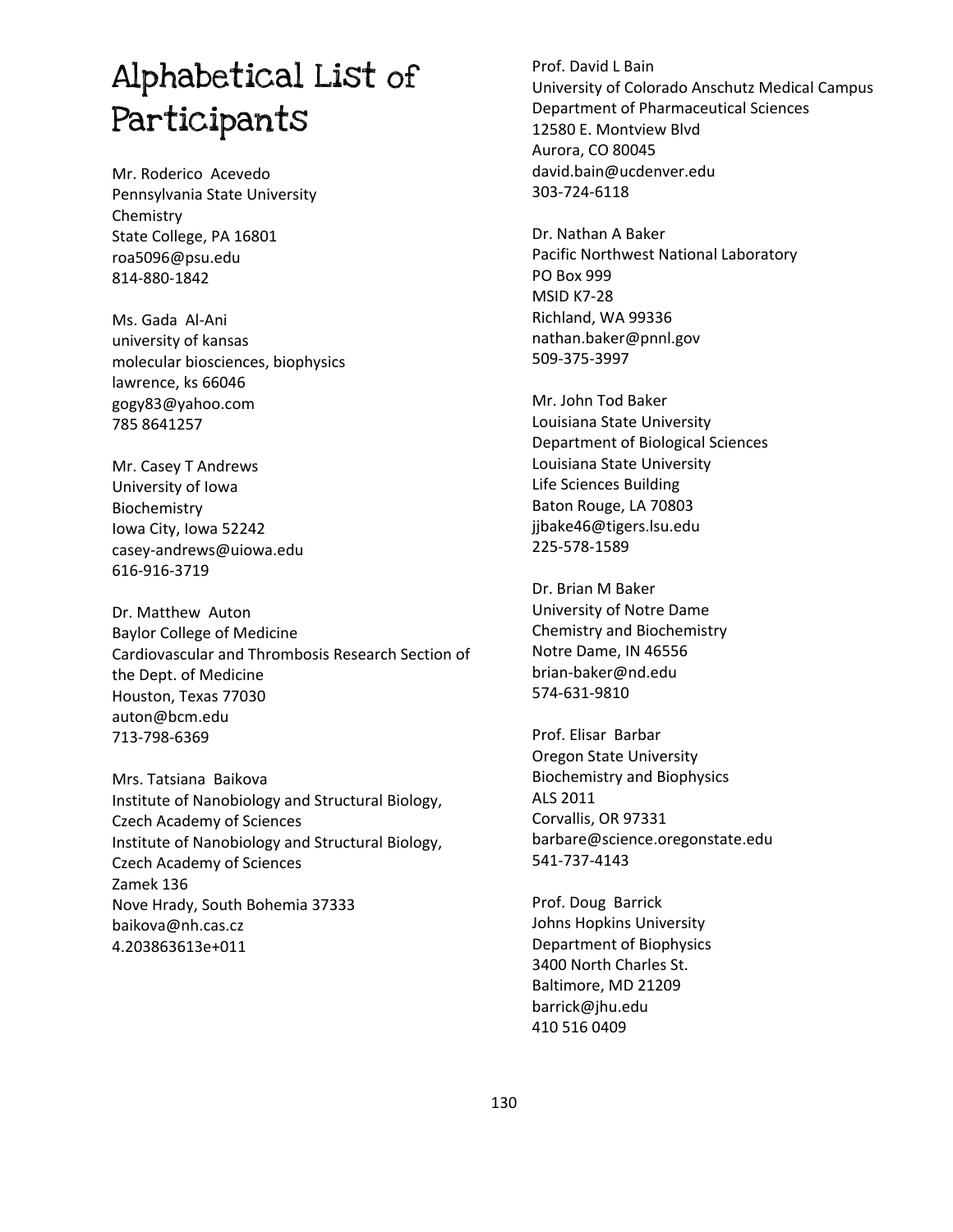Dr. Dorothy Beckett University of Maryland Chemistry & Biochemistry College Park, MD 20742 dbeckett@umd.edu 301-405-1812

Mr. Peregrine C Bell-Upp Johns Hopkins University Jenkins Hall Rm 004 3400 N Charles Street Baltimore, MD 21218 peregrine@jhu.edu 4105164498

Mr. Manikanthan Bhavaraju Mississippi State University Chemistry 9573 Mississippi State University Mississippi State, MS 39762 mhb75@msstate.edu 662-325-4633

Ms. Sydney J Blevins University of Notre Dame Chemistry and Biochemistry 251 Nieuwland Science Hall Notre Dame, Indiana 46556 sblevins@nd.edu 574-631-9775

Dr. Matjaž Bončina University of Ljubljana Department of physical chemistry Askerceva 5 Ljubljana, Slovenia 0 matjaz.boncina@fkkt.uni-lj.si 00386 12419 418

Prof. Sarah E. Bondos Texas A&M Health Science Center Molecular and Cellular Medicine MS 1114 440 Reynolds Medical Building College Station, TX 0 sebondos@tamhsc.edu 979-845-5399

Dr. Olga Boudker Weill Cornell University Physiology and Biophysics PO Box 75 1300 York Ave New York, New York 10021 olb2003@med.cornell.edu 212-746-6634

Ms. Esther Braselmann University of Notre Dame Department of Chemistry and Biochemistry Notre Dame, IN 46556 ebraselm@nd.edu 574-631-4026

Prof. Michael D Brenowitz Albert Einstein College of Medicine Biochemistry 1300 Morris Park Avenue Bronx, NY 10461 michael.brenowitz@einstein.yu.edu 718Ͳ430Ͳ3179

Mr. Koan E M Briggs University of Kansas Physics and Astronomy 1251 Wescoe Hall Dr., 1082 Malott Hall Lawrence, KS 66045 koanb@ku.edu 785Ͳ864Ͳ1257

Ms. Hiromi S Brown Louisiana State University Biological Sciences 107 Life Sciences Louisiana State University Baton Rouge, Louisiana 70803 hbrown5@tigers.lsu.edu 225-578-1589

Mr. Paul Bujalowski University of Texas Medical Branch Biochemistry and Molecular Biology Galveston, Texas 77551 pjbujalo@utmb.edu 409-692-6550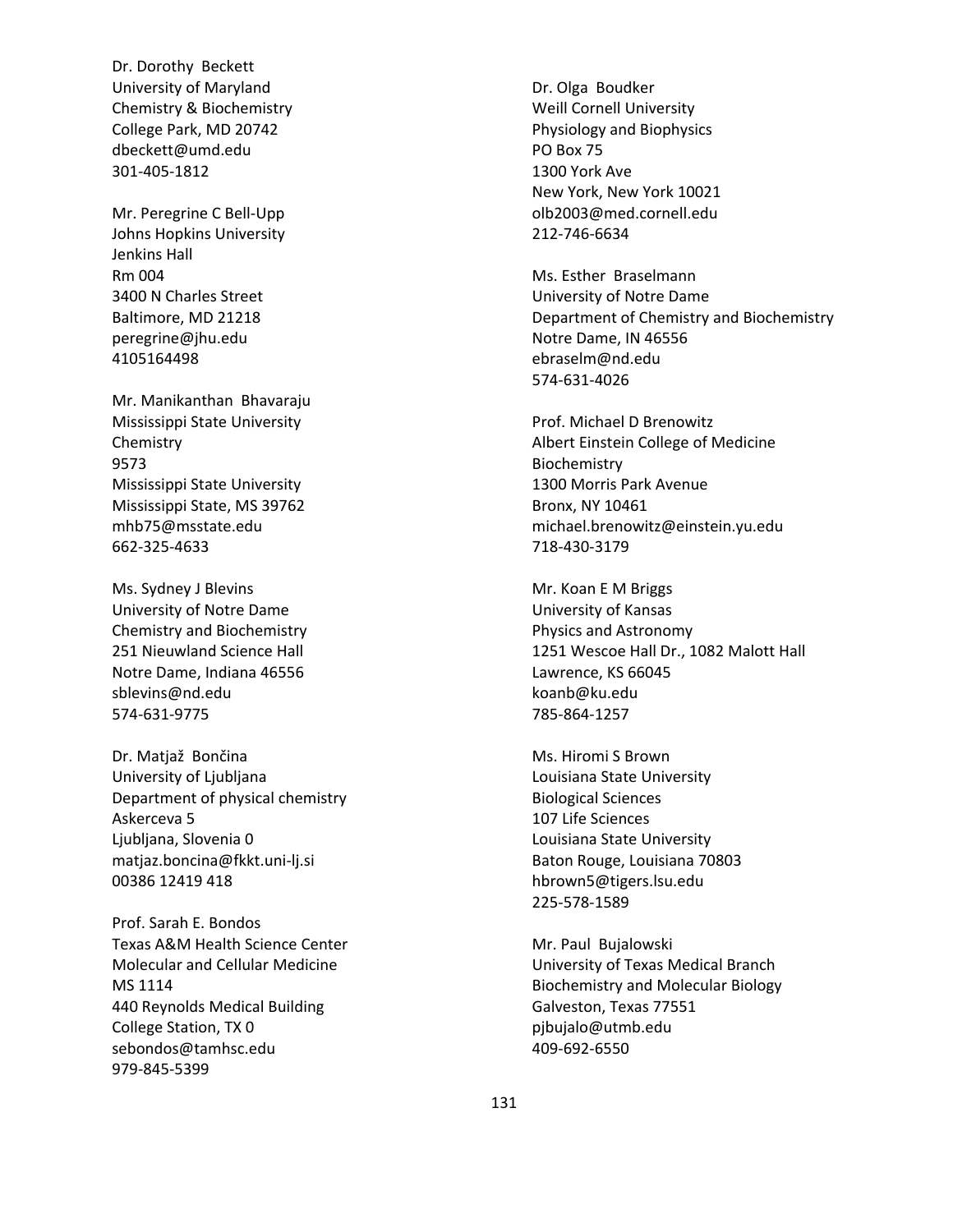Ms. Katarzyna B Bujarska Northern Illinois University Department of Chemistry and Biochemistry DeKalb, Il 60115 katarzyna.bujarska@gmail.com 815-793-5813

Mrs. Christine Cade North Carolina State University Biochemistry Raleigh, NC 27695 chinachemmy@gmail.com 919-440-9624

Prof. Jannette Carey Princeton University Chemistry Frick Lab, Washington Road Princeton, NJ 8544 jcarey@princeton.edu 609-258-1631

Dr. Carlos A Castaneda University of Maryland, College Park Center for Biomolecular Structure and Organization #296 Biomolecular Sciences Bldg College Park, MD 20740 carlos.a.castaneda@gmail.com 610-909-1328

Ms. Julie Chaney University of Notre Dame Department of Chemistry and Biochemistry 251 Nieuland Science Hall Notre Dame, IN 46556 jchaney@nd.edu 574-631-4026

Mr. Alexander F Chin Johns Hopkins University Biology Department 3400 North Charles Street, 117 Mudd Hall Baltimore, Maryland 21218 achin10@jhu.edu 4104561896

Mrs. Kelly A Churion Texas A&M University Molecular and Cellular Medicine 1114 College Station, TX 77843 franceschi@neo.tamu.edu 713-962-7164

Prof. Patricia L. Clark University of Notre Dame Department of Chemistry & Biochemistry 251 Nieuwland Science Hall Notre Dame, IN 46556 pclark1@nd.edu 574-631-8353

Dr. Clay Clark NC State University Molecular & Structural Biochemistry CB7622 128 Polk Hall Raleigh, North Carolina 0 clay\_clark@ncsu.edu 919-515-5805

Dr. Jim Cole University of Connecticut **MCB** U-3125 91 North Eagleville Road Storrs, CT 6269 james.cole@uconn.edu 860-486-4333

Dr. Keith D Connaghan University of Colorado Anschutz Medical Campus Department of Pharmaceutical Sciences 12580 E. Montview Blvd Aurora, Colorado 80045 keith.connaghan@ucdenver.edu 3037246119

Mr. Erik Curtis Cook University of Kentucky Molecular and Cellular Biochemistry Lexington, Kentucky 40506 ecco223@g.uky.edu 6066941155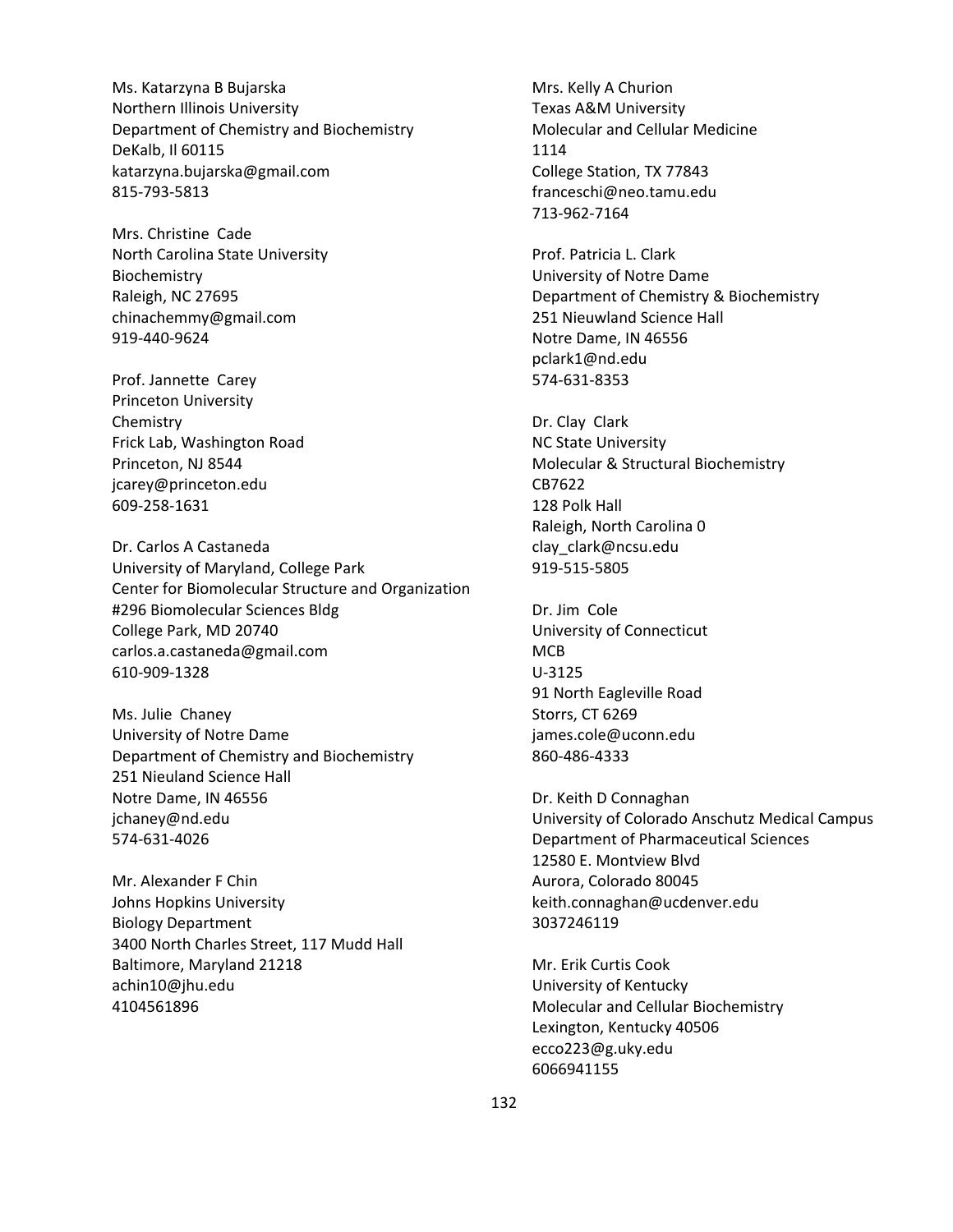Mr. Jack J Correia UMMC Biochemistry 2500 N State St Jackson, MS 39216 jcorreia@umc.edu 601-984-1522

Prof. Trevor P Creamer University of Kentucky Molecular & Cellular Biochemistry 741 S. Limestone Street Lexington, Kentucky 0 Trevor.Creamer@uky.edu 859-323-6037

Ms. Jingjing Cui MIssissippi State University Chemistry Starkville, MS 39762 jc974@msstate.edu 662 312 2359 Dr. Michael D Daily Pacific Northwest National Laboratory Knowledge Discovery & Informatics 902 Battelle Blvd Richland, WA 99354 michael.daily@pnnl.gov 509-375-4581

Ms. Thuy p dao Johns Hopkin University **Biophysics** 3400 N Charles St Baltimore, MD - Maryland 0 daotp@jhu.edu 4104462139

Dr. Kausiki Datta Hoffmann La Roche Inc. Early Discovery 340 Kingsland Street Nutley, NJ 7109 kdatta70802@gmail.com 541-914-0572

Dr. Margaret A Daugherty Colorado College Chemistry and Biochemistry 14 E. Cache La Poudre St Colorado Springs, CO 80903 margaret.daugherty@coloradocollege.edu 719-389-6439

Mr. Rolando De Angelis University of Colorado Anschutz Medical Campus Department of Pharmaceutical Sciences 12580 E. Montview Blvd Aurora, CO 80045 rolando.deangelis@ucdenver.edu 303-724-6119

Dr. Enrique M De La Cruz Yale University Molecular Biophysics & Biochemistry 260 Whitney Avenue New Haven, CT 6520 enrique.delacruz@yale.edu 203Ͳ432Ͳ5424

Dr. Greg DeKoster Washington University School of Medicine Biochemistry & Molecular Biophysics 8231 660 S. Euclid St. Louis, MO 63110 gdekoster@gmail.com 314-362-8885 Prof. Enrico Di Cera Saint Louis University Biochemistry and Molecular Biology St Louis, MO 63104 enrico@slu.edu 314-977-9201

Dr. John David Dignam University of Toledo College of Medicine Biochemistry and Cancer Biology Mail Stop 1010 3035 Arlington Ave. Toledo, Ohio 43614 david.dignam@utoledo.edu 419-383-4136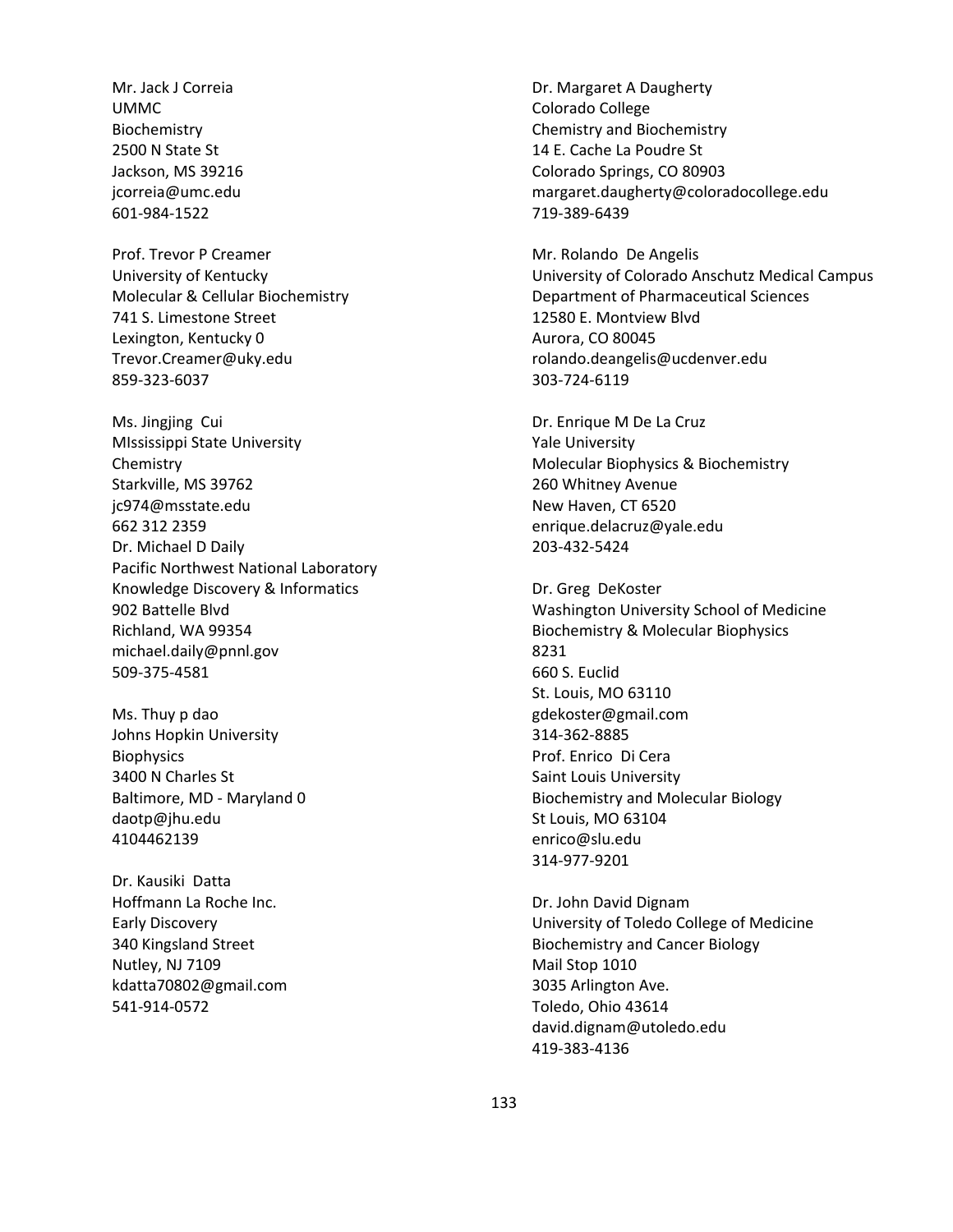Mr. Brian M Doctrow Johns Hopkins University **Biophysics** Jenkins Hall 3400 N. Charles St. Baltimore, Maryland 21218 bdoctrow@jhu.edu 410-516-4498

Dr. Igor Drobnak University of Notre Dame Department of Chemistry and Biochemistry 251 Niewland Science Hall Notre Dame, IN 46556 idrobnak@nd.edu 574-631-4026

Mr. Matthew P. Dukes The University of Mississippi Coulter Hall University, MS 38677 mpdukes@olemiss.edu 601-906-0466

Ms. Tori Dunlap University of Kentucky Biochemistry Lexington, KY 40536 tori.dunlap@uky.edu 859-323-6376

Prof. Cynthia Dupureur Univ. Missouri St. Louis Chemistry & Biochemistry MC 27 One Univ. Blvd. St. Louis, MO 63121 cdup@umsl.edu 314-514-1602

Mr. Allen Eastlund University of Kansas Physics and Astronomy Lawrence, KS 66047 allen.eastlund@gmail.com 785Ͳ393Ͳ1026

Mr. Christopher Eginton University of Maryland College Park Chemistry and Biochemistry 6 Manor Springs Ct. Glen Arm, Maryland 21057 ceginton@umd.edu 410-592-7448

Prof. Adrian H Elcock University of Iowa Biochemistry 51 Newton Road Iowa City, IA 52242 adrianelcock@gmail.com 319-335-6643

Dr. Joe Emerson Mississippi State University Department of Chemistry Mississippi State, MS 39762 jemerson@chemistry.msstate.edu 662-325-9500

Prof. Rudiger H. Ettrich Academy of Sciences of the Czech Republic Institute of Nanobiology and Structural Biology, Czech Academy of Sciences Zamek 136 Nove Hrady, South Bohemia 37333 ettrich@nh.cas.cz 420 608 522 558

Dr. Aron W Fenton U. of Kansas Medical Center Biochemistry MS 3030 3901 Rainbow Blvd. Kansas City, KS 66160 afenton@kumc.edu 913-588-7033

Mr. Christopher James Fischer University of Kansas Physics and Astronomy 1251 Wescoe Hall Drive, Room 1082 Lawrence, Kansas 66045 shark@ku.edu 785Ͳ864Ͳ4579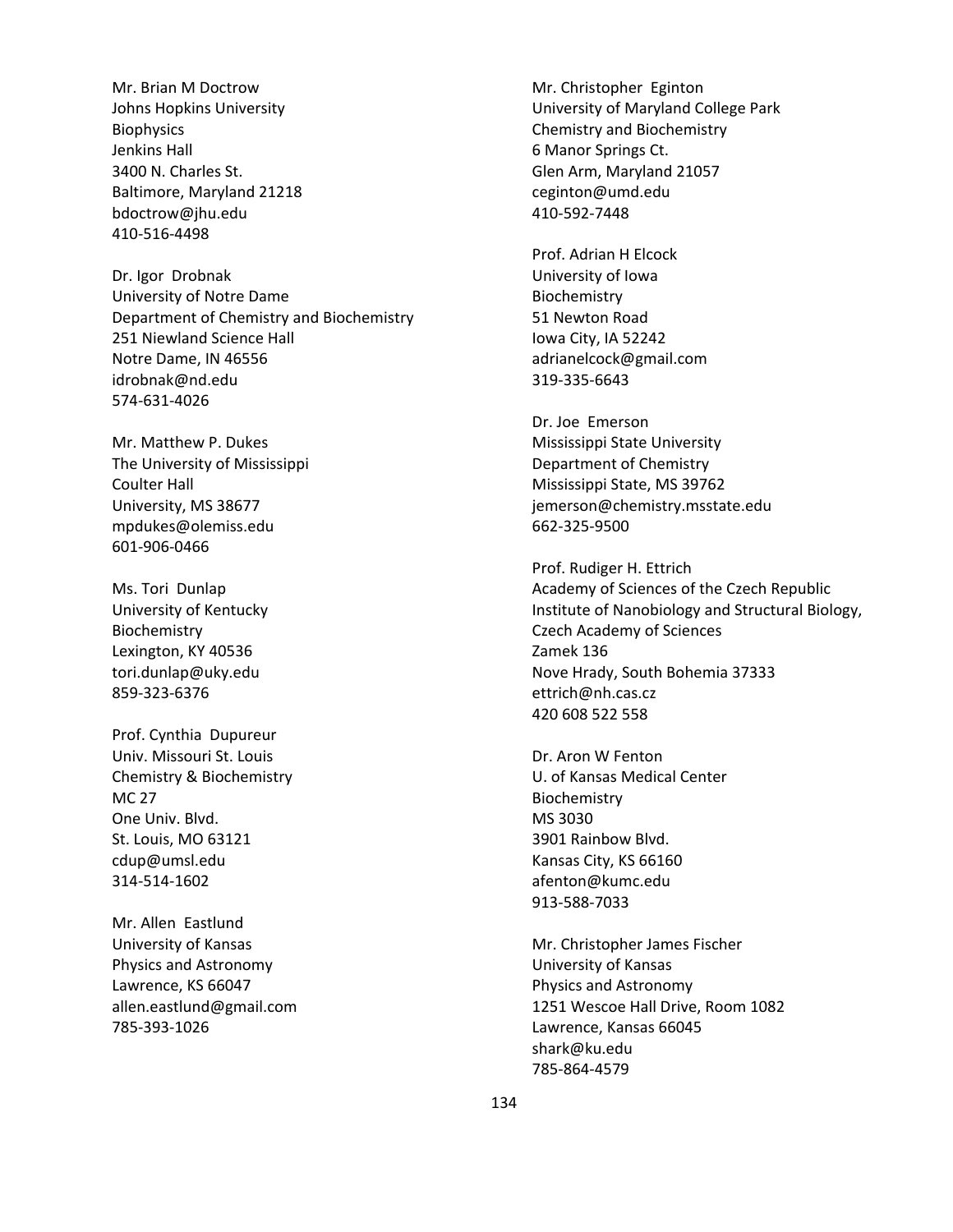Dr. Nicholas C Fitzkee Mississippi State University Department of Chemistry Box 9573 Mississippi State University Mississippi State, MS 0 nfitzkee@chemistry.msstate.edu 662-325-1288 Hon. Karen Fleming Johns Hopkins University **Biophysics** 3400 N. Charles Street Baltimore, MD 21218 Karen.Fleming@jhu.edu 410-516-7256

Dr. Verna Frasca GE Healthcare Ge Healthcare 22 Industrial Drive East Northampton, MA 1060 verna.frasca@ge.com 413-570-1515

Dr. Michael G. Fried University of Kentucky Molecular and Cellular Biochemistry 741 S. Limestone Lexington, KY 40536 michael.fried@uky.edu 859-323-1205

Mr. John R Froehlig Johns Hopkins School of Medicine Biophysics and Biophysical Chemistry 725 N. Wolfe Street Baltimore, Maryland 21205 jfroehl5@jhu.edu 712Ͳ490Ͳ0829

Dr. Ernesto J. Fuentes University of Iowa Biochemistry 51 Newton Rd Iowa City, Iowa 52242 ernesto-fuentes@uiowa.edu 319-353-4244

Prof. Roberto Galletto Washington University School of Medicine Biochemistry Saint Louis, Missouri 63110 galletto@biochem.wustl.edu 314-362-4368

Dr. Nichola Garbett University of Louisville James Graham Brown Cancer Center Clinical & Translational Research Building Suite 206 505 South Hancock Street Louisville, Kentucky 40202 nichola.garbett@louisville.edu 502-852-3479

Prof. Angel E Garcia Rensselaer Polytechnic Institute Physics, Applied Physics and Astronomy 110 8th st Troy, NY 12180 angel@rpi.edu 5182764206

Dr. Bertrand Garcia-Moreno Johns Hopkins **Biophysics** 3400 N. Charles St. Baltimore, MD 21218 bertrand@jhu.edu 410-516-4497

Mr. Nathan W Gardner Purdue University MCMP West Lafayette, IN 47907 gardnern@purdue.edu 517-518-0696

Ms. Shota Gogichaishvili The Ohio State University Department of Chemistry and Biochemistry Columbus, OHio 43210 gogichaisvili.1@osu.edu 614-688-1232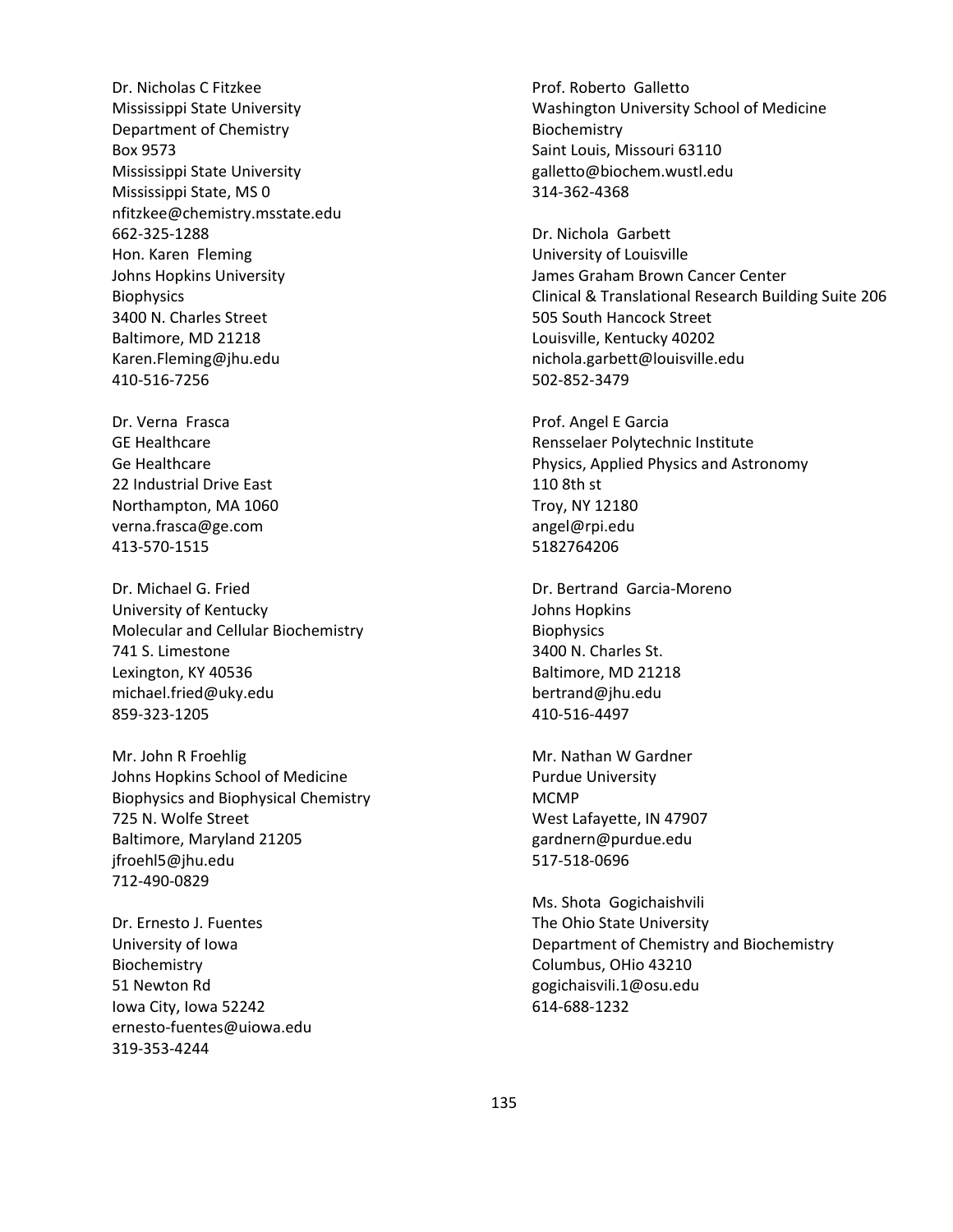Mr. Robert D. Grinshpon NCSU Molecular and Structural Biochemistry CB 7622 128 Polk Hall Raleigh, NC 0 rdgrinsh@ncsu.edu 919-515-5806

Ms. Emily Guinn University of Wisconsin Madison Chemistry 1101 University Ave Madison, WI 53706 eguinn@wisc.edu 414-378-6033

Mr. Wilson T Hannah University of Mississippi Medical Center Department of Biochemistry 2500 N. State St. Jackson, MS 39216 wthannah@umc.edu 662-401-2206

Mr. Balasubramanian Harish Princeton University Chemistry Frick Lab, Washington Road Princeton, NJ 8544 bharish@princeton.edu

Dr. Michael J Harms University of Oregon Institute for Ecology and Evolution 335 Pacific Hall 5289 University of Oregon Eugene, OR 97403 harms@uoregon.edu 541-968-0035

Dr. Bill Hawse University of Notre Dame Chemistry and Biochemistry 251 Nieuwland Science Hall Notre Dame, IN 46556 whawse@nd.edu 5746319775

Mrs. Kate L Hayden University of Alabama at Birmingham Chemistry 901 14th st south Birmingham, Al 0 klanier@uab.edu 205-276-2032

Dr. Lance Hellman University of Notre Dame Department of Chemistry and Biochemistry Notre Dame, IN 46556 lhellman@nd.edu 574Ͳ631Ͳ9775

Ms. Kate L Henderson Mississippi State University Department of Chemistry 9573 Mississippi State, MS 39762 klh567@msstate.edu 662-325-3225

Dr. Michael T Henzl University of Missouri Department of Biochemistry University of Missouri 117 Schweitzer Hall Columbia, MO 65211 henzlm@missouri.edu 573-882-7485

Dr. Andrew B. Herr University of Cincinnati College of Medicine Molecular Genetics, Biochemistry & Microbiology ML0524 231 Albert Sabin Way Cincinnati, OH 0 andrew.herr@uc.edu 513-558-5312

Mr. Mark Hinzman Purdue University MCMP 575 Stadium Mall Drive West Lafayette, Indiana 47907 markymark@purdue.edu 7654967949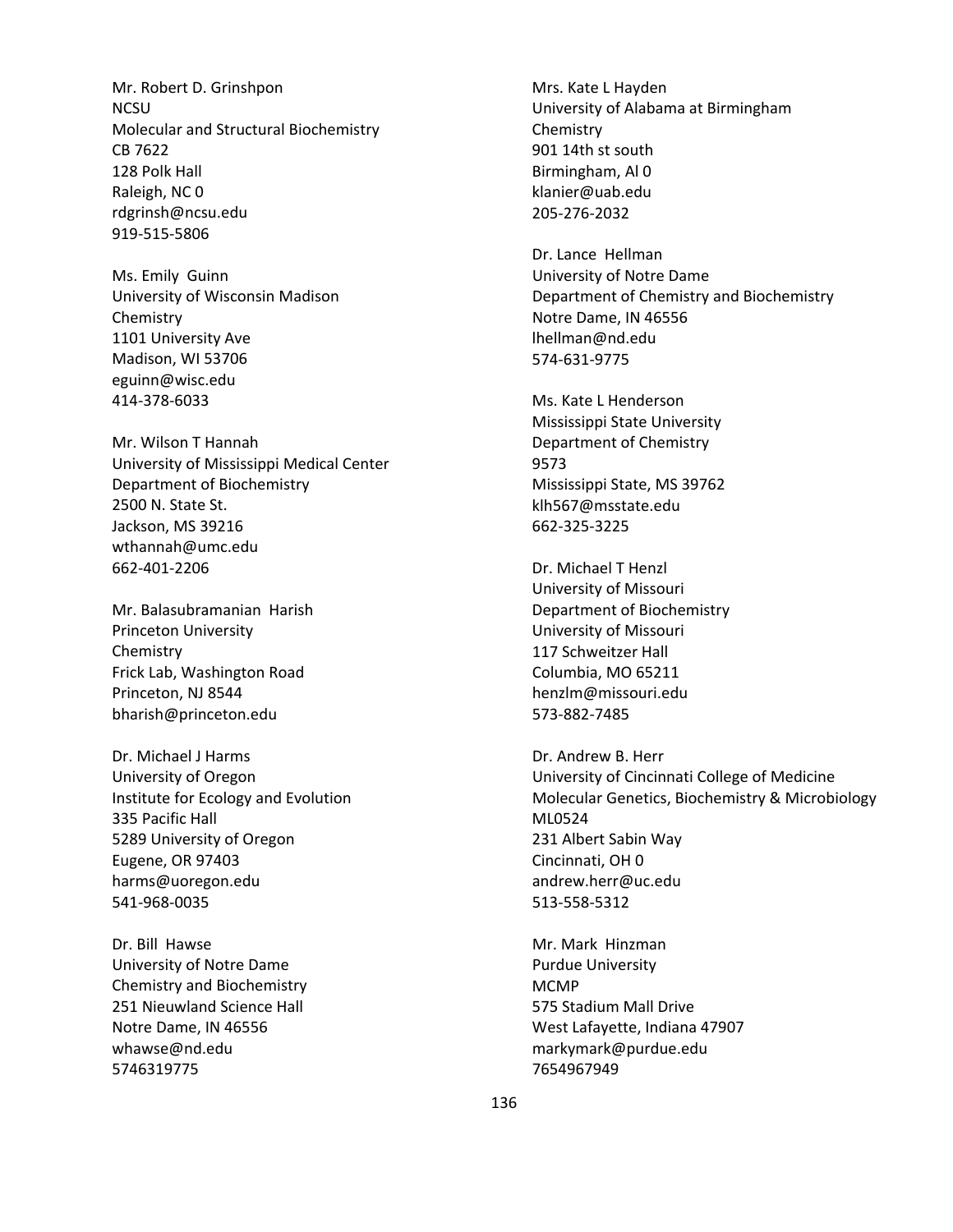Prof. James R Horn Northern Illinois University Chemistry and Biochemistry Dept. Chemistry and Biochemistry Northern Illinois University DeKalb, IL 60115 jrhorn@niu.edu 815-753-8654

Ms. Xiaoyun Howard University of Mississippi Chemistry and Biochemistry Coulter Hall University, MS 38677 xzhoward@olemiss.edu 662-915-7561

Mr. HAO CHING HSIAO Texas A&M University Health Science Center Molecular and Cellular Medicine 1114 440 Reynolds Medical Building College Station, Texas 77840 haoching@neo.tamu.edu 979-458-1236

Mr. Ryan M Hulscher Johns Hopkins University **Biophysics** Baltimore, Maryland 21211 hulscher.jhu@gmail.com 253Ͳ686Ͳ0993

Ms. Bushra Husain University of Connecticut, Storrs Molecular and Cell Biology Storrs, CT 0 bushrahusain@gmail.com 551Ͳ689Ͳ4030

Ms. Katelyn Jackson Louisiana State University Department of Biological Sciences Louisiana State University Life Sciences Building Baton Rouge, LA 70803 kjguardrocks@att.net 225-578-1589

Ms. Giselle Jacobson University of Notre Dame Chemistry and Biochemistry Notre Dame, IN 46656 gjacobso@nd.edu 574-631-4026

Mr. Sriram Jakkaraju Northern Illinois University Department of Chemistry and Biochemistry 60115 Dekalb, IL 60115 sriram.niu@gmail.com 614 602 9676

Mr. Jared M. Jungles University of Mississippi Chemistry and Biochemistry Coulter Hall University, MS 38677 jmjungle@olemiss.edu 662-915-7561

Dr. Besik Kankia The Ohio State University Chemistry Columbus, Ohio 43210 kankia.1@osu.edu 614-688-8799

Mr. Joseph Kasper Purdue Medicinal Chemistry and Molecular Pharmacology 575 Stadium Mall Dr. West Lafayette, IN 47907 jkasper@purdue.edu 765-496-7949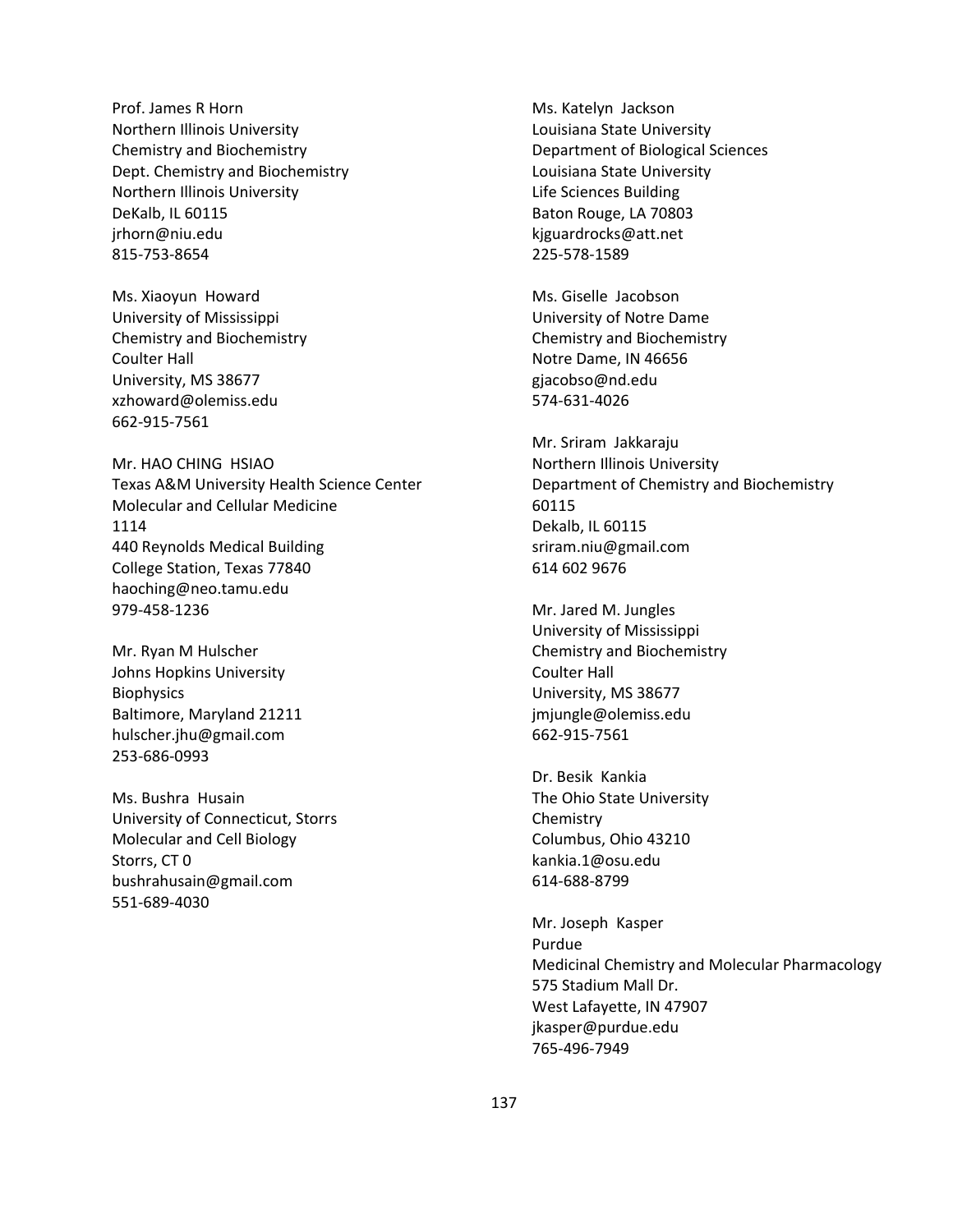Dr. Irine Khutsishvili UNMC Pharmaceuptical Sciences 986025 Nebraska Medical Center Omaha, NE 68198 i.khutsishvili@unmc.edu 402 559 7870

Ms. Elaine Kim University of Iowa Dept. of Biochemistry 4-403 Bowen Science Bldg. 51 Newton Road Iowa City, Iowa 0 elaine-kim@uiowa.edu 319-335-7888

Mr. Sean Klein University of Iowa Dept. of Biochemistry 4-403 Bowen Science Bldg. 51 Newton Road Iowa City, Iowa 0 sean-klein@uiowa.edu 319-335-7888

Dr. Alexandra L Klinger University of Pennsylvania Pharmacology 105 Johnson Pavilion Philadelphia, Pennsylvania 19104 aklinger@mail.med.upenn.edu 215-898-9766

Dr. Rhett A Kovall University of Cincinnati College of Medicine Molecular Genetics, Biochemistry and Microbiology 524 231 Albert Sabin Way Cincinnati, Ohio 0 kovallra@ucmail.uc.edu 513-558-4631

Mr. Vu H Le MISSISSIPPI STATE UNIVERSITY Chemistry 310 Presidents Cir. Mississippi State, Mississippi 39762 vhl11@msstate.edu 662-325-8404

Dr. Juliette T.J. Lecomte Johns Hopkins University **Biophysics** 34000 N Charles St Baltimore, MD 21218 lecomte\_jtj@jhu.edu 410-516-7019

Prof. Brian M Lee Southern Illinois University Chemistry & Biochemistry MC 4409 1245 Lincoln Drive Carbondale, IL 62901 brianlee@siu.edu 618 453Ͳ7186

Prof. Ed Lewis MISSISSIPPI STATE UNIVERSITY Chemistry 310 Presidents Cir. Mississippi State, MS 39762 elewis@chemistry.msstate.edu 662-325-3354

Ms. Tao Li University of Alabama at Birmingham Chemistry Birmingham, AL 35294 taolimur@uab.edu 205-401-8647

Ms. Yan Li Wesleyan University Molecular biology and biochemistry MB&B Office, Wesleyan University 52 Lawn Avenue Middletown, Connecticut 6457 lyan01@wesleyan.edu 860-834-9124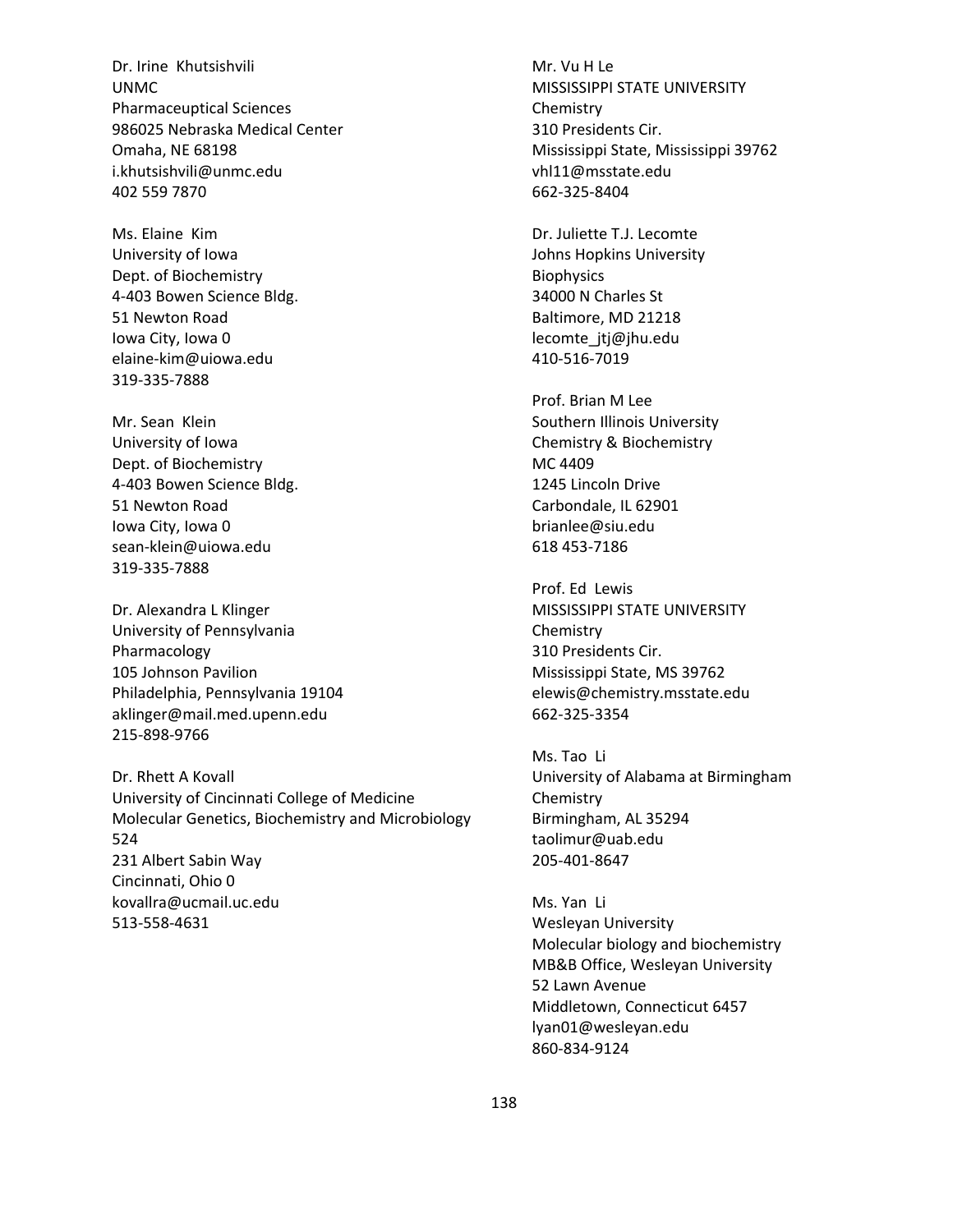Dr. Vince J. LiCata Louisiana State University Department of Biological Sciences Louisiana State University Life Sciences Building Baton Rouge, LA 70803 licata@lsu.edu 225-578-5233

Ms. JIABEI LIN University of Alabama at Birmingham Chemistry Birmingham, AL 35209 jiabei@uab.edu 601-559-5795

Dr. Timothy M. Lohman Washington University Department of Biochemistry and Molecular **Biophysics** Box 8231 660 S. Euclid Ave. St. Louis, MO 63110 lohman@biochem.wustl.edu 314-362-4393

Dr. Wei Lu University of Kentucky Chemistry Lexington, Kentucky 40506 luwei\_nju@Hotmail.com 617-515-7319

Dr. Aaron L Lucius UAB Chemistry Chem 292 1530 3rd Avenue South Birmingham, AL allucius@uab.edu 205-934-8096

Mr. Daniel F Lyons The University of Mississippi Medical Center Biochemistry 2500 North State St. 2500 North State St. Jackson, MS 39202 dlyons@umc.edu 601-497-1458

Ms. Chunxiao Ma NCSU Biochemistry NCSU Biochemistry dept Box 7622 Raleigh, NC 27695 cma4@ncsu.edu 919-515-5806

Ms. Venkata Ramana Machha Mississippi State University Chemistry 9573 Starkville, Mississippi 39762 vm236@msstate.edu 2012184534

Dr. Sarah H. MacKenzie NCSu Molecular and Structural Biochemistry CB 7622 128 Polk Hall Raleigh, NC 0 shmacken@ncsu.edu 919-515-5806

Mr. Rodrigo A Maillard University of California, Berkeley Physics 642 Stanley Hall Berkeley, CA 0 maillard.rodrigo@berkeley.edu 832 233 0944

Hon. George Makhatadze RPI CBIS 110 8th Street Troy, NY 12180 makhag@rpi.edu 518-276-2217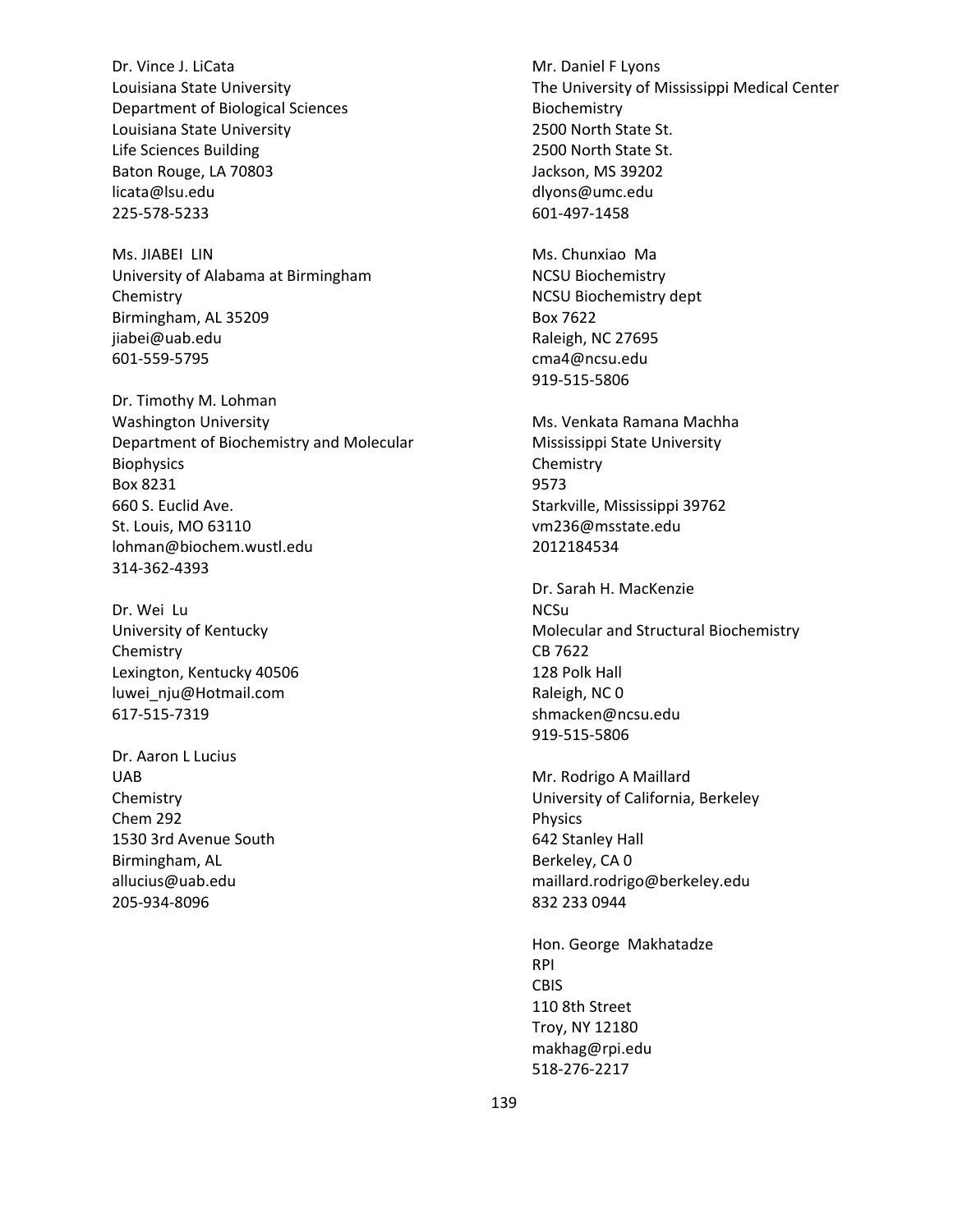Dr. Krishna Mallela University of Colorado Anschutz Medical Campus Pharmaceutical Sciences Aurora, CO 80045 krishna.mallela@ucdenver.edu 303-724-3576

Prof. Luis A Marky University of Nebraska Medical Center Pharmaceutical Sciences 986025 Nebraska Medical Center Omaha, Nebraska 0 lmarky@unmc.edu 402-493-9256

Mr. Jake D Marold Johns Hopkins University **Biophysics** 209 Jenkins Hall 3400 N. Charles Street Baltimore, Maryland 21218 jmarold1@jhu.edu 952-200-3848

Mr. Andrew Ted Martens Johns Hopkins University Biology 3400 N Charles Street Baltimore, Maryland 21218 a.t.martens@jhu.edu 443-228-6278

Mr. Dagan C. Marx University of Iowa Dept. of Biochemistry 4-403 Bowen Science Bldg. 51 Newton Road Iowa City, Iowa 0 dagan-marx@uiowa.edu 319-335-7888

Mr. Christopher B Mayo University of Connecticut Molecular and Cell Biology Storrs, Connecticut 6268 christopher.mayo@uconn.edu 978-289-3572

Dr. Diana McGill University of Cincinnati Northern Kentucky University, Dept. of Chemistry SC 204F Nunn Dr. Highland Heights, KY 0 mcgill@nku.edu 859-572-5409

Mr. James McSally Princeton University Carey group Princeton, New Jersey 8544 jpm02879@sjfc.edu 315-546-6336

Prof. Elizabeth M Meiering University of Waterloo Chemistry 200 University Ave West Waterloo, Ontario 0 meiering@uwaterloo.ca 519Ͳ888Ͳ4567 x32254

Dr. Manana Melikishvili University of Kentucky Department of Molecular and Cellular Biochemistry 741 South Limestone Lexington, KY 40536 mmeli2@uky.edu 859-323-4613

Mr. Reagan Meredith Texas State University - San Marcos Chemistry and Biochemistry San Marcos, TX 78666 rm1353@txstate.edu 210-415-9833

Mr. Mark S. Miller University of Iowa Dept. of Biochemistry 4-403 Bowen Science Bldg. 51 Newton Road Iowa City, Iowa 0 mark-s-miller@uiowa.edu 319-335-7888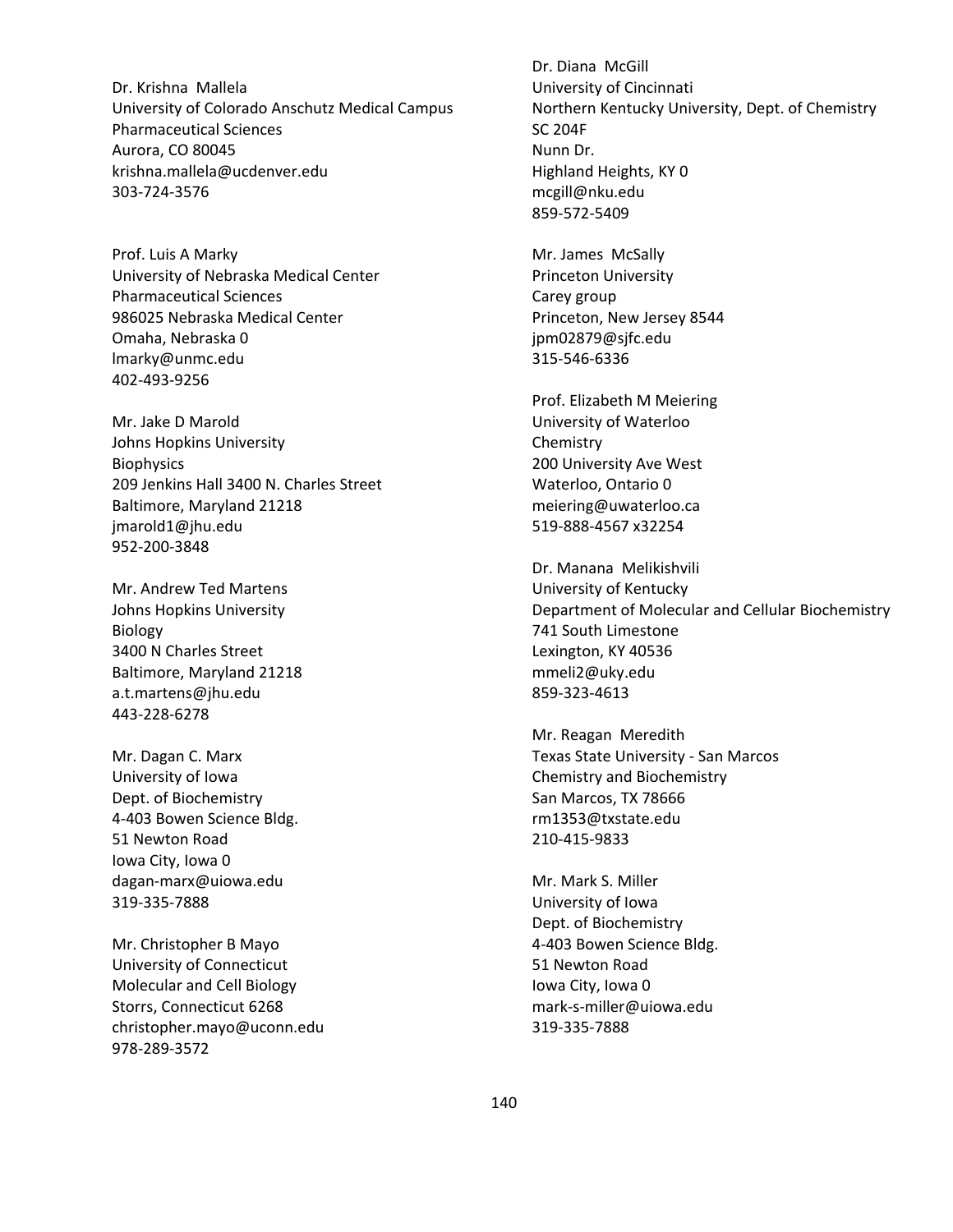Mr. Justin M. Miller University of Alabama at Birmingham Department of Chemistry Birmingham, Alabama 35205 jmiller1@uab.edu 334-318-2065

Ms. Emma A Morrison Washington University in St. Louis Biochemistry and Molecular Biophysics Box 8231 660 S. Euclid Ave Saint Louis, MO 63110 eamorris@wustl.edu 314-362-1570

Mr. Hesam N. Motlagh Johns Hopkins University T.C. Jenkins Department of Biophysics 3400 N Charles St Baltimore, MD 21218 Hnekoor1@jhu.edu 410-516-6757

Ms. Megan L Murtaugh Northern Illinois University Chemistry and Biochemistry 1425 W. Lincoln Hwy DeKalb, IL 60115 mmurtaugh25@gmail.com 630-569-1596

Mr. Scott Nichols Johns Hopkins University School of Medicine Biophysics & Biophysical Chemistry Hunterian 701 725 N. Wolfe Street Baltimore, Maryland 21205 scott.nichols@jhu.edu 410-614-2229

Prof. Terrence G Oas Duke University Biochemistry 3711 230 Nanaline Duke Bldg. Durham, NC 27705 oas@duke.edu 919-684-4363

Ms. Frances-Camille Solomon Padlan Albert Einstein College of Medicine Biochemistry 1300 MORRIS PARK BRONX, New York 10461 frances-camille.padlan@phd.einstein.yu.edu 6464367410

Mr. Daniel J Parente University of Kansas Medical Center Department of Biochemistry and Molecular Biology MS 3030 3901 Rainbow Blvd Kansas City, KS 66160 dparente@kumc.edu 913-744-9395

Ms. Tamar Partshkhaladze The Ohio State University Department of Chemistry and Biochemistry Columbus, OHio 43210 partshkhaladze.1@osu.edu 614Ͳ688Ͳ1232

Dr. Susan Pedigo University of Mississippi Chemistry and Biochemistry Coulter Hall University, MS 38677 spedigo@olemiss.edu 662-915-5328

Dr. Gabriela Perez-Alvarado Southern Illinois University Chemistry and Biochemistry 4409, Neckers 224 1245 Lincoln Dr. Carbondale, IL 62901 perez@siu.edu 618-453-8979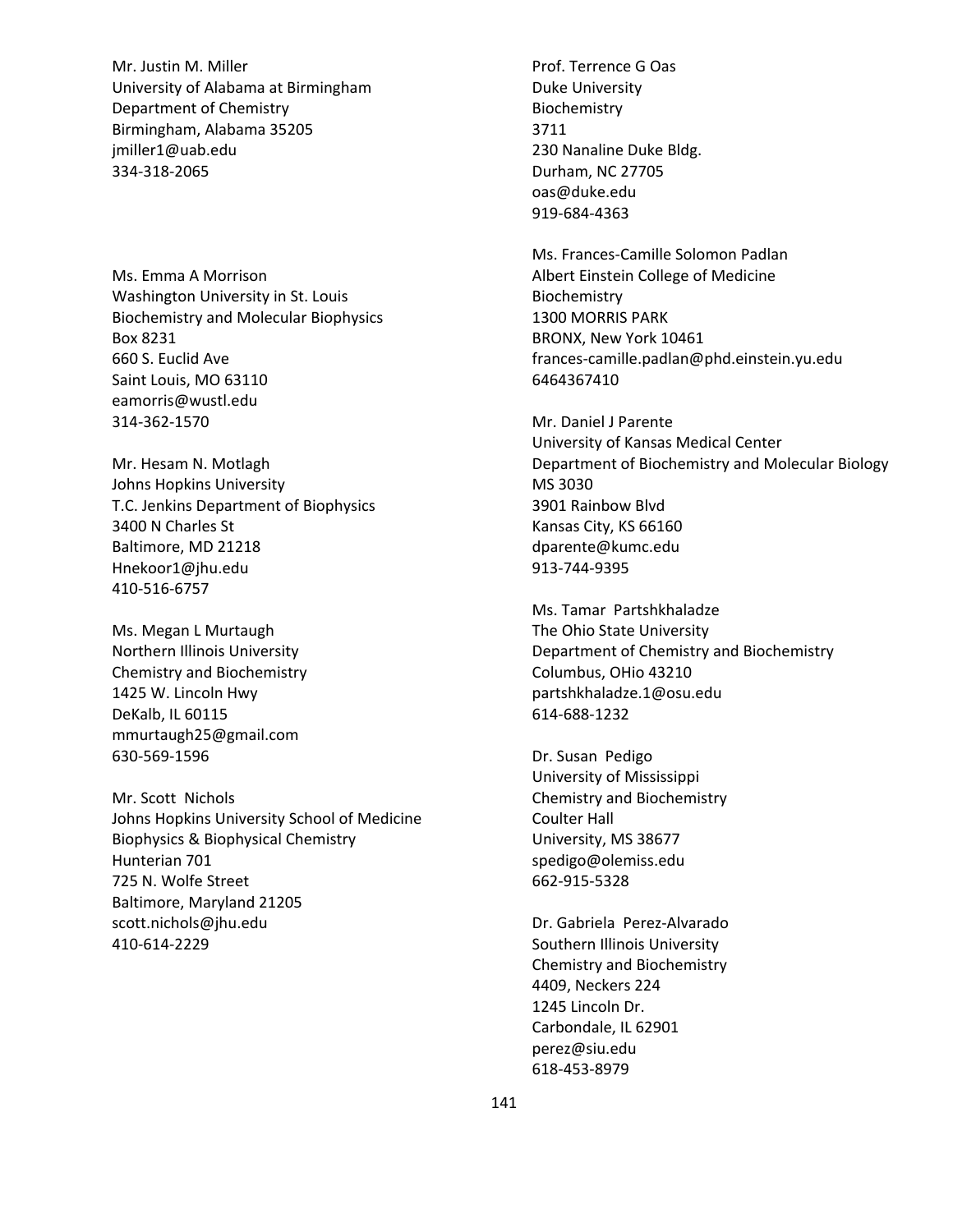Dr. Gregory M. K. Poon Washington State University Department of Pharmaceutical Sciences 646534 100 Dairy Rd. Pullman, WA 0 gpoon@wsu.edu 509-335-8341

Mr. Matthew R Preimesberger Johns Hopkins University T.C. Jenkins Dept. of Biophysics 3400 N. Charles St. Baltimore, MD 21218 matt.preimesberger@gmail.com 9204274154

Dr. Iztok Prislan University of Ljubljana, Faculty of Chemistry and Chemical Technology Chair of Physical Chemistry Snežniška 5 Ljubljana, Ljubljana 1000 iztok.prislan@fkkt.uni-lj.si +38631552133

Mr. Habib ur Rehman Mississippi State University Department of Chemistry Starkville, Mississippi 0 hur1@msstate.edu 662-648-9837

Ms. Ashley Reyer University of Cincinnati Molecular Genetics, Microbiology, Immunology, and Biochemistry ML 0524 231 Albert Sabin Way Cincinnati, OH 45267 reyeras@gmail.com 937-554-4132

Mr. Joshua A Riback Johns Hopkins University **Biophysics** Baltimore, MD 21218 JRiback1@jhu.edu 410-516-4498

Dr. Janice L. Robertson Brandeis University Biochemistry and Biophysics MS0009 415 South St. Waltham, MA 2454 janicer@brandeis.edu 781-736-2341

Mr. Aaron C Robinson Johns Hopkins University **Biophysics** Jenkins RM 110 3400 N Charles St Baltimore, MD 21218 aaronrob@jhu.edu 410-516-4498

Ms. bryan rogers North Carolina State Univeristy Molecular and Structural Biochemistry 1028 oberlin rd apt 338 raleigh, Nc 27605 bmroger2@ncsu.edu 9193333429

Ms. Catherine Ann Royer INSERM Centre de Biochimie Structurale 29 rue de Navacelles Montpellier, x 34170 catherine.royer@cbs.cnrs.fr 33 467 41 79 02

Ms. Emily F. Ruff University of Wisconsin - Madison Chemistry Madison, WI 53706 eruff@wisc.edu 651-319-3060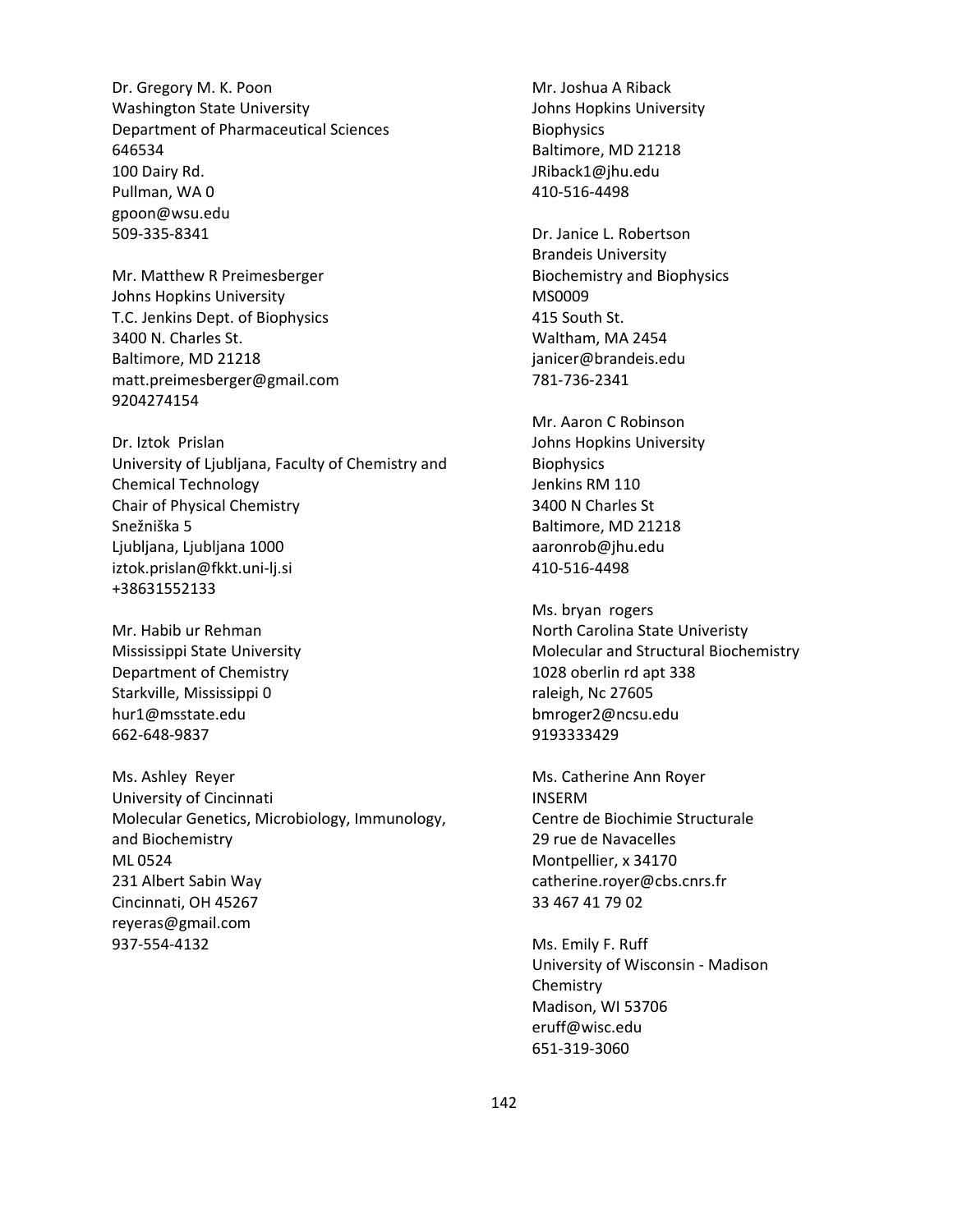Mr. CLIFFORD SANDLIN Johns Hopkins **BIOPHYSICS** 4414 LAPLATA AVE APT L BALTIMORE, MD 21211 csandli1@jhu.edu 940-297-5628

Ms. Jinsai Shang Southern Illinois University Carbondale Department of Chemistry and Biochemistry 4409 Carbondale, Illinois 62901 jinsai@siu.edu 6187081384

Prof. Madeline A. Shea Univ. of Iowa Carver College of Medicine Madeline Shea Dept. of Biochemistry 4-403 BSB 51 Newton Road Iowa City, IA 0 madeline-shea@uiowa.edu (319) 335-7885

Mrs. Catie Shelton University of Cincinnati Molecular Genetics, Biochemistry, Microbiology 524 231 Albert Sabin Way Cincinnati, OH 45267 leimbacf@mail.uc.edu 513-558-1360

Prof. Scott A Showalter Penn State University Department of Chemistry 104 Chemistry Building University Park, Pennsylvania 16802 sas76@psu.edu 814-865-2318

Mr. Rupesh Shrestha Loras College Biochemistry, Loras College 1264 1450 Alta Vista Street Dubuque, Iowa 52001 rupesh.shrestha@loras.edu 563 495 3840

Mr. Christopher A Smith Northern Illinois University Department of Chemistry & BIochemistry Dekalb, Illinois 60115 csmith57@niu.edu 847-528-0929 Mr. He Song Mississippi State University Department of Chemistry Hand Lab 310 President's Circle Starkville, MS 39759 hs366@msstate.edu 662 694 1176

Dr. Andreas Sophocleous Purdue University Industrial and Physical Pharmacy West Lafayette, IN 47907 asophocl@purdue.edu 765Ͳ496Ͳ3394

Ms. Jaime Sorenson Johns Hopkins University **Biophysics** 218 N. Charles St. #912 Baltimore, Maryland 21201 jsorens6@jhu.edu 216-789-8687

Ms. Raashi Sreenivasan University of Wisconsin - Madison Biochemistry 3204B Biochemical Sciences Building 440 Henry Mall Madison, Wisconsin 53706 rsreenivasan@wisc.edu 9199611133

Dr. Walter F Stafford Boston Biomedical Research Institute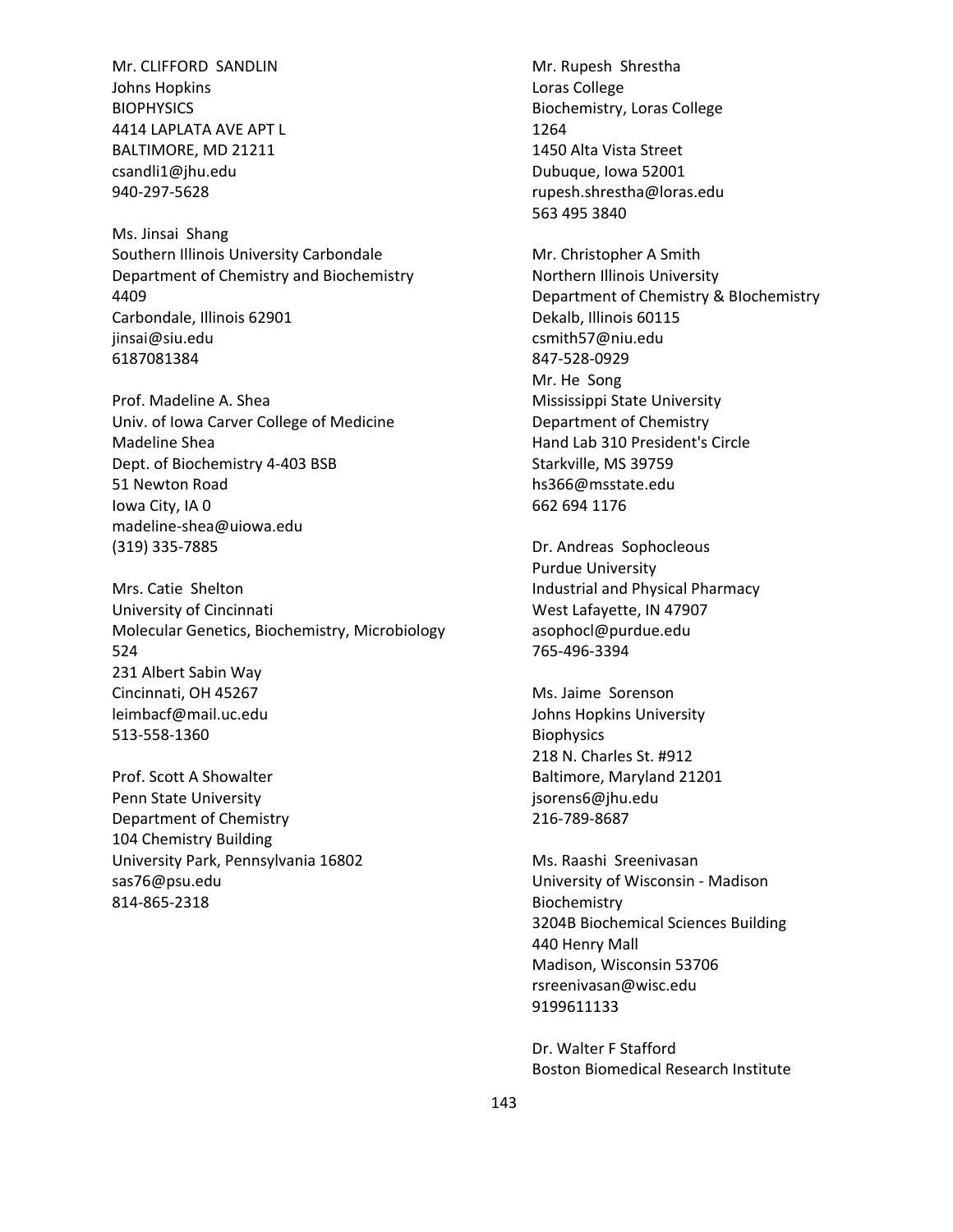AUCRL 64 Grove Street Watertown, Ma 2472 stafford@bbri.org 617-658-7808

Mr. Ryan P. Stafford University of Alabama at Birmingham Department of Chemistry 1530 3rd Avenue South Birmingham, AL 0 rstaff@uab.edu 205Ͳ975Ͳ7821

Mrs. Jennifer L. Starner-Kreinbrink University of Notre Dame Chemistry and Biochemistry Notre Dame, IN 46556 jstarner@nd.edu 574Ͳ631Ͳ4026

Dr. Timothy O Street UCSF Biochemistry and Biophysics San Francisco, California 94158 timothystreet@yahoo.com 415-531-9951

Dr. Liskin Swint-Kruse The University of Kansas Medical Center Biochemistry & Mol. Biology MSN 3030 3901 Rainbow Blvd Kansas City, KS 66160 lswintͲkruse@kumc.edu 913 588 0399

Mr. Nassif H Tabaja University of Cincinnati College of Medicine Department of Molecular Genetics, Microbiology, and Biochemistry Cincinnati, OH 45267 tabajanf@mail.uc.edu 513-543-5717

Dr. Alexander Tischer Baylor COM Cardiovasular and Thrombosis Research Section of the Department of Medicine MS A601 6565 Fannin Houston, Texas 77030 tischer@bcm.edu (713) 798-3077

Mrs. Nitija Tiwari University of Iowa Biochemistry 51 Newton Rd Iowa City, Iowa 52242 nitija-tiwari@uiowa.edu 319-353-4244

Ms. Robert J Trachman Johns Hopkins University **Biophysics** 3621 Roland Ave Apt 1 Baltimore, MD 21211 rtrachman@jhu.edu 732-604-5085

Sir Shang-Pu Tsai Texas A&M Health Science Center Molecular and Cellular Medicine 1114 Room 258 Reynolds Medical Building College Station, Texas 77843 tsai@medicine.tamhsc.edu 7036064221

Mr. Bradley VanderWielen University of Cincinnati Molecular Genetics 524 231 Albert Sabin Way Cincinnati, Ohio 45267 brad.vanderwielen@gmail.com 513-558-4651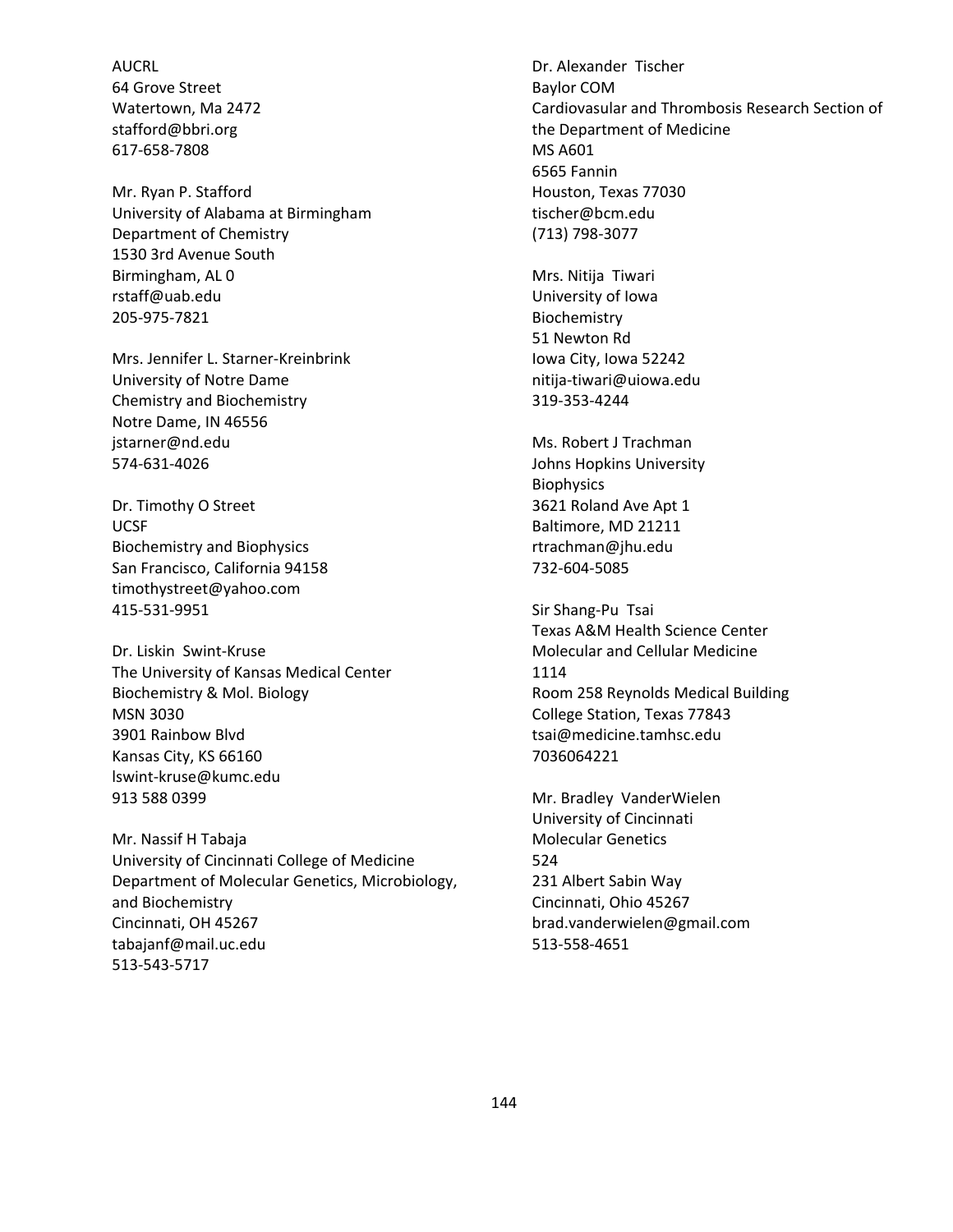Mrs. Elena Vasilieva University of Missouri St. Louis Chemistry 315 Benton Hall, One University Blvd St.Louis, MO 63121 evz7c@umsl.edu 6365417591

Dr. Nagamani Vunnam University of Mississippi Chemistry and Biochemistry 8530 University, Mississippi 38677 nvunnam@olemiss.edu 662-915-7561

Ms. Herschel Wade Johns Hopkins Univer Biophysics and Biophysical Chemistry 709 Huntarian Baltimore, Maryland 21205 herschel.wade@jhmi.edu 4105025629

Ms. Alice W Wang University of Iowa Department of Biochemistry 717 717 Hawkeye Drive Iowa City, Iowa 52246 wangalic@grinnell.edu 858-345-7081

Ms. Ailin Wang Mississippi State University Department of Chemistry Box 9573 Mississippi State University Mississippi State, MS 0 aw1229@msstate.edu 662-325-1285

Ms. Nan Wang Johns Hopkins University Chemistry Baltimore, MD 21218 nwang13@jhu.edu 641-569-0148

Mrs. Clarissa L Weaver University of Alabama at Birmingham Chemistry 1530 3rd Ave S Birmingham, AL 35205 cldurie@uab.edu 205 996 6575

Mr. Jordan White Johns Hopkins University Biology 3400 N Charles st Baltimore, MD 21218 jwhit106@jhu.edu 7576178666

Dr. Steven Whitten Texas State University - San Marcos Chemistry and Biochemistry San Marcos, TX 78666 steve.whitten@txstate.edu 512-245-7893

Mrs. Heather E Williams The University of Kentucky Molecular & Cellular Biochemistry 741 South Limestone Lexington, KY 40513 Heather.elverson@uky.edu 614-747-3179

Ms. Rachel Wong University of Wisconsin - Madison Biochemistry Madison, WI 53715 rwong2@wisc.edu 608-215-7944

Mr. Dinesh Yadav Mississippi State University Department of Chemistry Box 9573 Mississippi State University Mississippi State, MS 0 dky12@msstate.edu 662-325-1285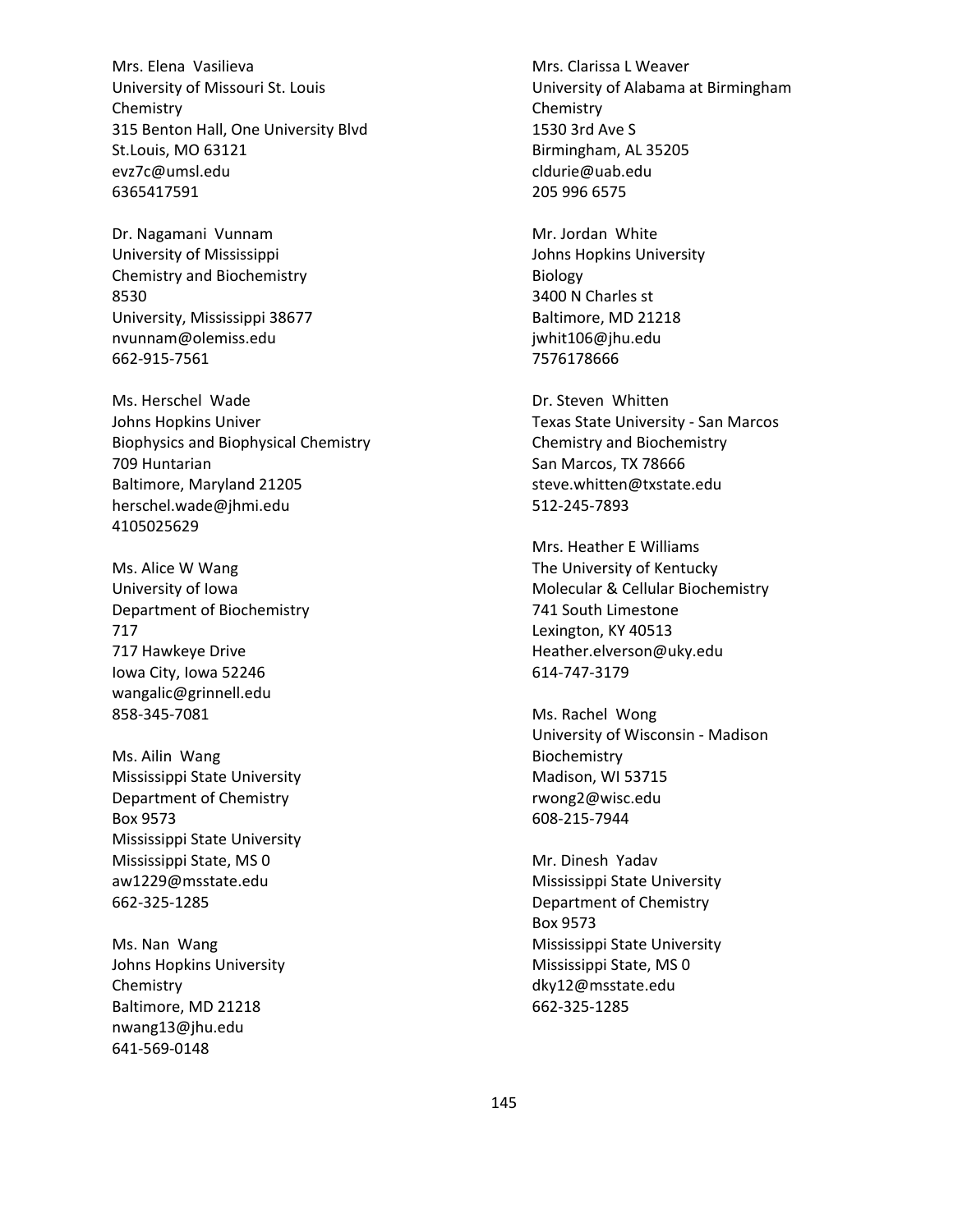Ms. CUI YE UNIVERSITY OF KENTUCKY Department of Chemistry 505 Rose street LEXINGTON, KENTUCKY 40508 cui.ye@uky.edu 859-285-8147

Mr. Jesse Yoder Johns Hopkins University Department of Biophysics 3400 North Charles Street Baltimore, MD 21218 yoder.jesse@gmail.com 215-219-5632

Mr. Linliang Yu University of Kentucky Chemistry Department Lexington, Kentucky 40503 lyu4@g.uky.edu 8595396832

Ms. Bingxin Yuan Southern Illinois University Carbondale chemistry and biochemistry MC 4409 1245 Lincoln Drive carbondale, Il 62901 bingxinyuan@siu.edu 6184536484

Ms. Meng Zhong University of Kentucky Chemistry apt 307 209 Simpson Avenue Lexington, Kentucky 40504 mzh222@uky.edu 4049328317

Mr. Jiang Zhu Southern Illinois University Chemistry and Biochemistry 4409, Neckers 224 1245 Lincoln Dr. Carbondale, IL 62901 perez@siu.edu 618-453-8979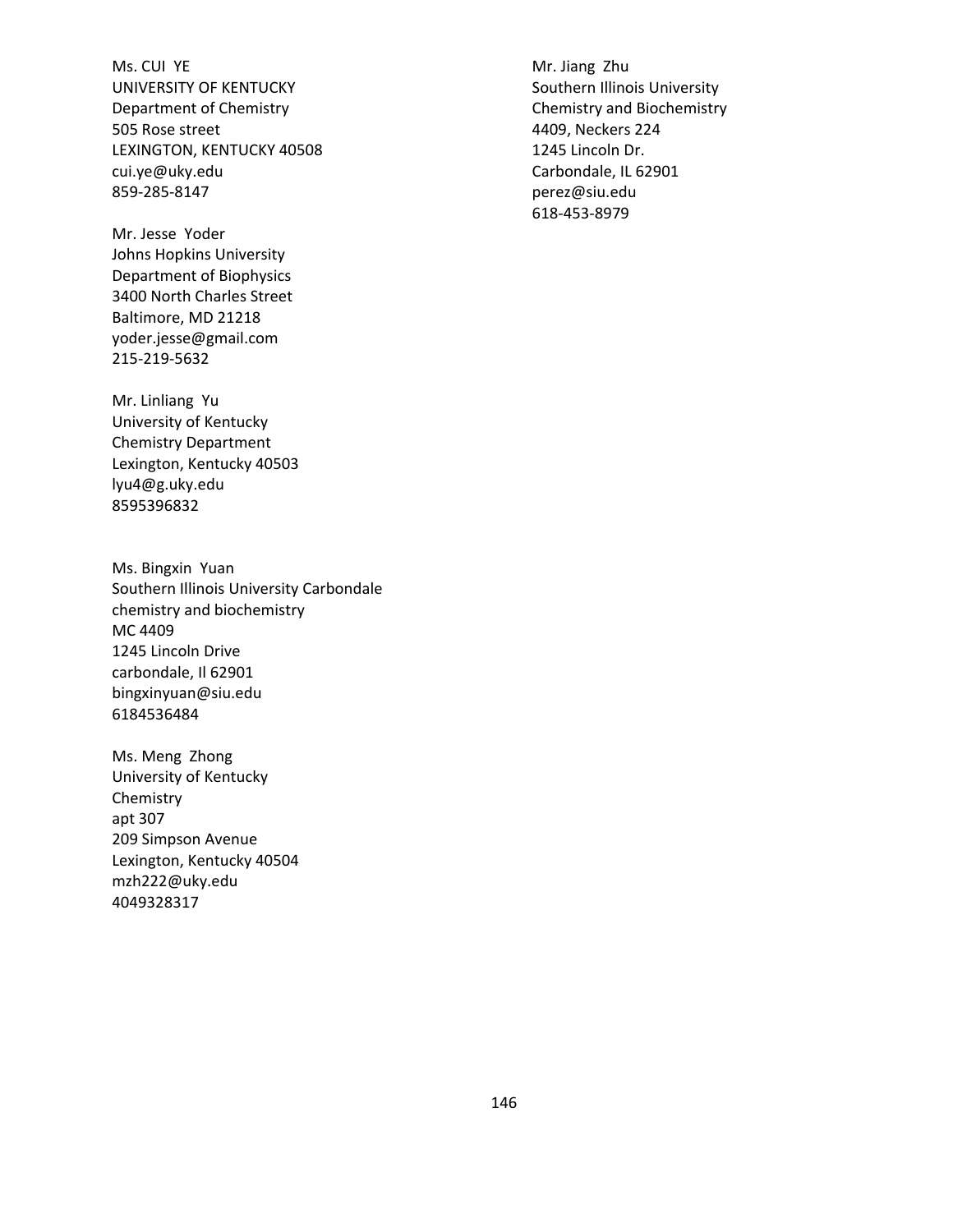# Listing by Lab

**David Agard Lab** TimothyO Street

#### **Matthew Auton Lab** Matthew Auton Alexander Tischer

**Paul Axelsen Lab** Alexandra L Klinger

# **David Bain Lab**

David L Bain Keith D Connaghan Rolando De Angelis

## **Brian Baker Lab**

Brian M Baker **Bill Hawse** Lance Hellman Sydney J Blevins

**Nathan Baker Lab** Michael D Daily Nathan A Baker

**Elisar Barbar Lab** Elisar Barbar

# **Doug Barrick Lab**

Doug Barrick Thuy P Dao Jake D Marold Jesse Yoder

**Dorothy Beckett Lab** Dorothy Beckett Christopher Eginton

**Matja> Bonēina Lab** Matjaž Bončina

## **Sarah Bondos Lab**

Kelly A Churion Sarah E. Bondos HAO CHING HSIAO Shang-Pu Tsai

**Olga Boudker Lab** Olga Boudker

#### **Michael Brenowitz Lab** Michael D Brenowitz Frances-Camille Solomon Padlan

**Carlos Bustamante Lab** Rodrigo A Maillard

## **Jannette Carey Lab**

Balasubramanian Harish Jannette Carey James McSally

## **A. Clay Clark Lab**

Christine Cade Clay Clark Robert D. Grinshpon Chunxiao Ma Sarah H. MacKenzie bryan rogers

## **Patricia Clark Lab**

Igor Drobnak Patricia L. Clark Esther Braselmann Julie Chaney Jennifer L. Starner-Kreinbrink Giselle Jacobson

## **Jim Cole Lab**

Bushra Husain Jim Cole Christopher B Mayo

## **Jack Correia Lab**

Jack J Correia Wilson T Hannah Daniel F Lyons

## **Trevor Creamer Lab**

Trevor P Creamer Tori Dunlap Erik Curtis Cook

**Kausiki Datta Lab** Kausiki Datta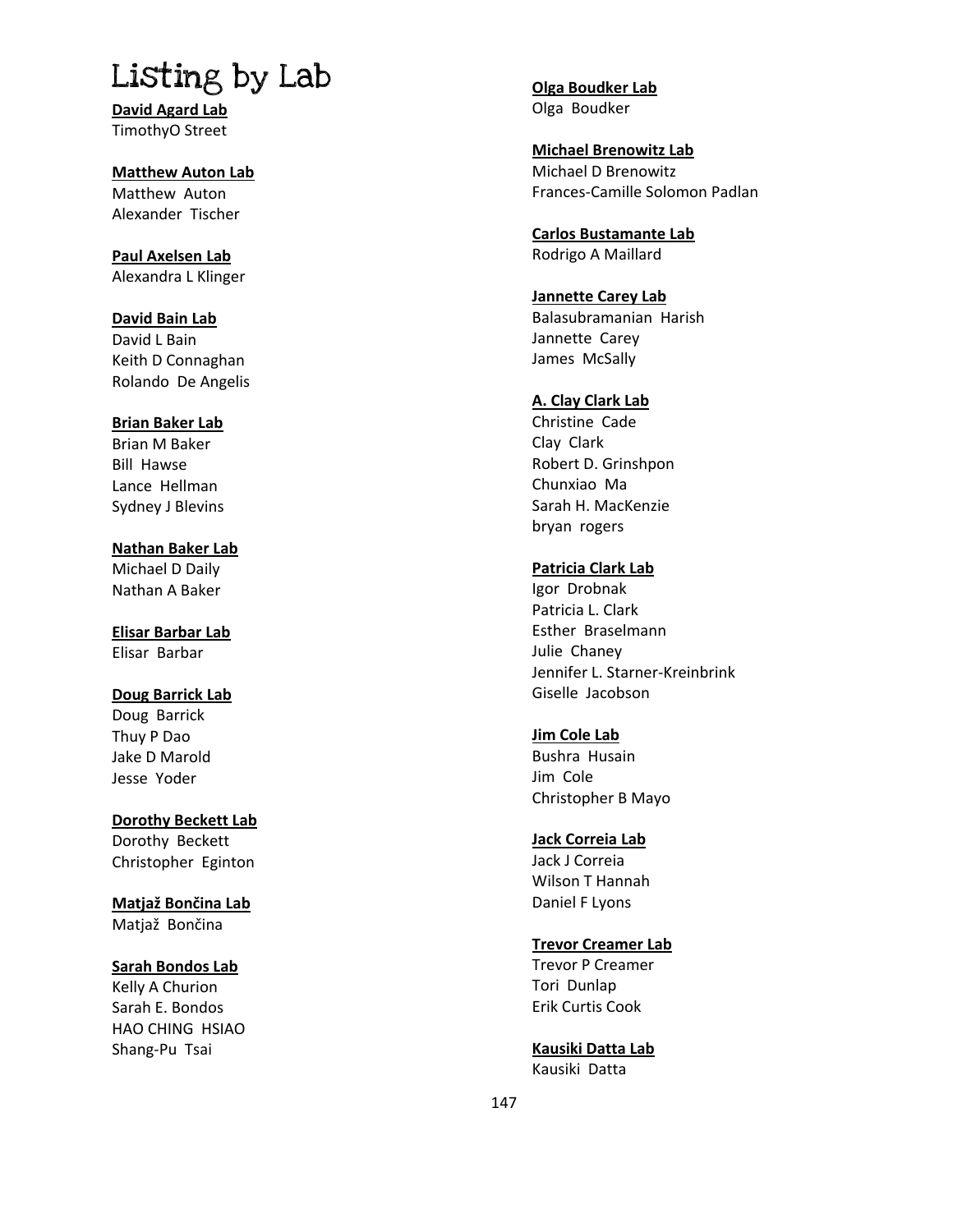**Margaret Daugherty Lab** Margaret A Daugherty

**Enrique De La Cruz Lab** Enrique M De La Cruz

**Enrico Di Cera Lab** Enrico Di Cera

**John Dignam Lab** John David Dignam

**David Draper Lab** Ryan M Hulscher Robert J Trachman Nan Wang

**Cynthia Dupureur Lab** Cynthia Dupureur Elena Vasilieva

**Adrian Elcock Lab** Casey T Andrews Adrian H Elcock Rupesh Shrestha Alice W Wang

**Joseph Emerson Lab** Joe Emerson Kate L Henderson He Song

**Rudiger Ettrich Lab** Tatsiana Baikova Rudiger H. Ettrich

**Aron Fenton Lab** Aron W Fenton

#### **Chris Fischer Lab**

Koan E M Briggs Gada Al-Ani Allen Eastlund Christopher James Fischer **Nicholas Fitzkee Lab**

Nicholas C Fitzkee Ailin Wang Dinesh Yadav

#### **Karen Fleming Lab**

Karen Fleming CLIFFORD SANDLIN Michael G. Fried Manana Melikishvili Heather E Williams

**Dominique Frueh Lab** Scott Nichols

**Ernesto Fuentes Lab** Nitija Tiwari Ernesto J. Fuentes

**David Fushman Lab** Carlos A Castaneda

**Roberto Galletto Lab** Roberto Galletto

**Nichola Garbett Lab** Nichola Garbett

**Angel Garcia Lab** Angel E Garcia

#### **Bertrand Garcia-Moreno Lab**

Peregrine C Bell-Upp Bertrand Garcia-Moreno Brian M Doctrow Aaron C Robinson Jaime Sorenson Joshua A Riback

**David Graves Lab**

Kate L Hayden

**Steven Gwaltney Lab** Manikanthan Bhavaraju Habib ur Rehman

**Kathleen Hall Lab** Greg DeKoster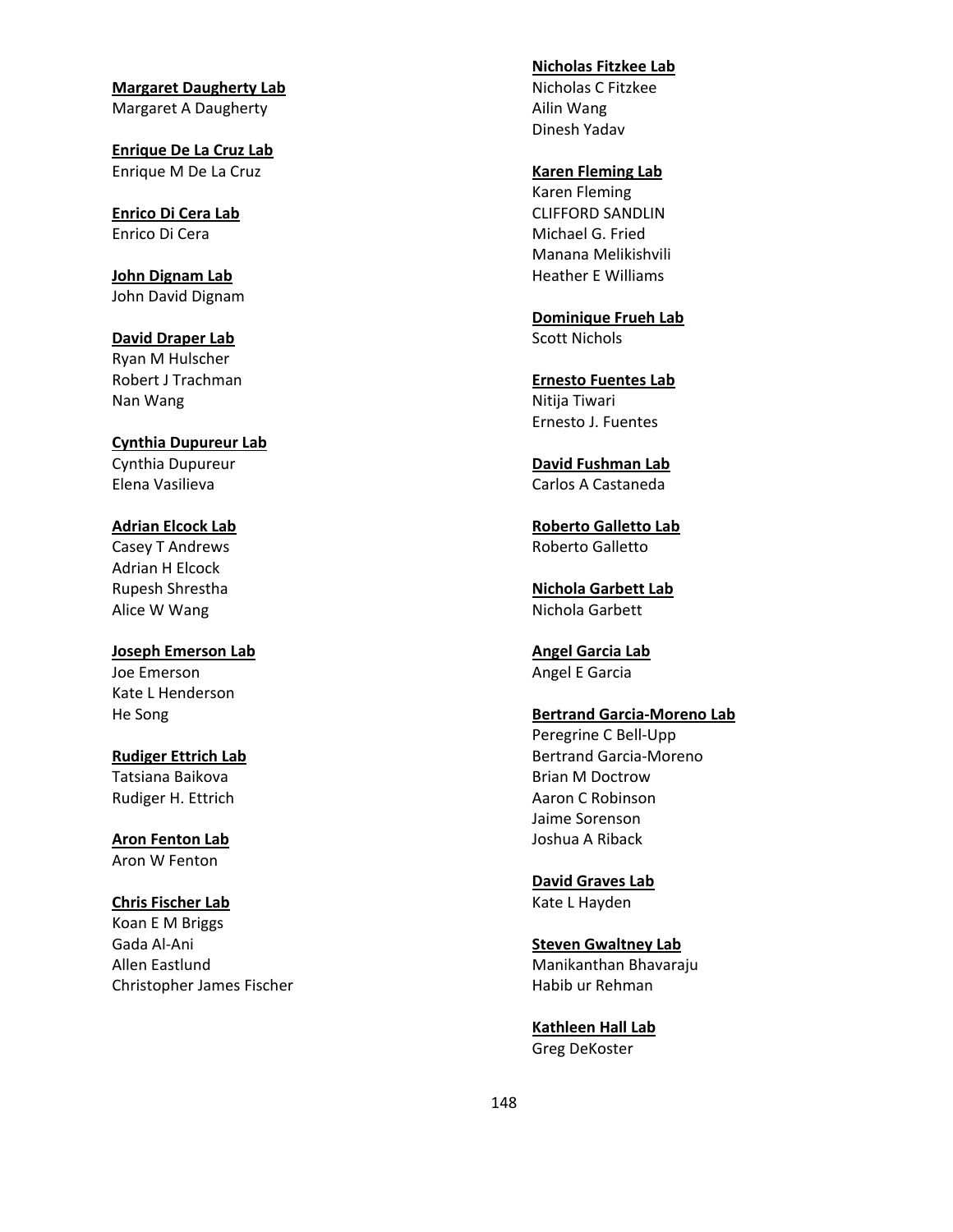## **Michael Henzl Lab**

Michael T Henzl

#### **Katherine HenzlerͲWildman Lab**

Emma A Morrison

#### **Andy Herr Lab**

Diana McGill Catie Shelton Andrew B. Herr

#### **Vincent Hilser Lab**

Alexander F Chin Andrew Ted Martens Hesam N. Motlagh Jordan White

#### **James Horn Lab**

Katarzyna B Bujarska James R Horn Sriram Jakkaraju Megan L Murtaugh Christopher A Smith

**Besik Kankia Lab** Shota Gogichaishvili Besik Kankia Tamar Partshkhaladze

#### **Rhett Kovall Lab**

Rhett A Kovall Ashley Reyer Nassif H Tabaja Bradley VanderWielen

### **Juliette Lecomte Lab** Juliette T.J. Lecomte Matthew R Preimesberger

## **Brian Lee Lab**

Brian M Lee Jinsai Shang Bingxin Yuan

#### **Ed Lewis Lab**

Jingjing Cui Vu H Le Ed Lewis Venkata Ramana Machha

#### **Vince LiCata Lab**

Hiromi S Brown John Tod Baker Katelyn Jackson Vince J. LiCata

## **Timothy Lohman Lab**

Timothy M. Lohman

## **Aaron Lucius Lab**

Tao Li Jiabei Lin Aaron L Lucius Justin M. Miller Ryan P. Stafford Clarissa L Weaver

**George Makhatadze Lab** George Makhatadze

**Krishna Mallela Lab** Krishna Mallela

## **Luis Marky Lab** Irine Khutsishvili Luis A Marky

**Elizabeth Meiering Lab** Elizabeth M Meiering

#### **Christopher Miller Lab** Janice L. Robertson

**Ishita Mukerji Lab** Yan Li

**NA NA Lab** Verna Frasca

**Terry Oas Lab** Terry G Oas

**Andres Oberhauser Lab** Paul Bujalowski